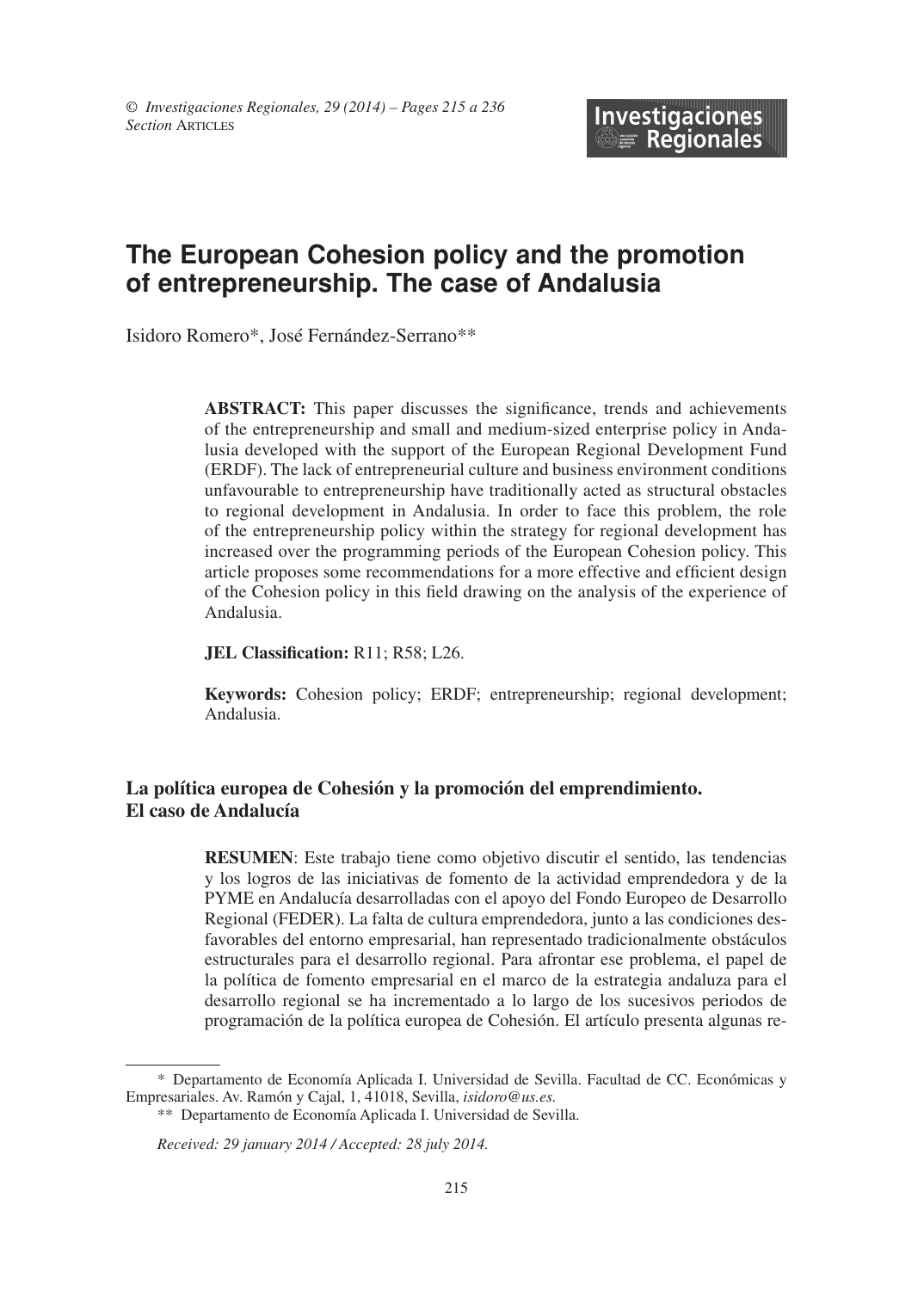comendaciones para un diseño más eficaz y eficiente de la política de Cohesión en este ámbito basadas en la experiencia de Andalucía.

**Clasificación JEL:** R11; R58; L26.

**Palabras clave:** Política de Cohesión; FEDER; emprendimiento; desarrollo regional; Andalucía.

# **1. Introduction**

The Cohesion policy is one of the most important European Union (EU) policies and also one of the most controversial. Thus, a debate exists about its effectiveness to foster regional development and achieve the convergence of regional economies (see, for instance, Rodríguez-Pose and Fratesi, 2004; Ramajo *et al*., 2008; Sosvilla-Rivero and Herce, 2008; Villaverde and Maza, 2010; Rodríguez-Pose and Novak, 2013). The discussion on the role and significance of regional development policies, along with the changes experienced by the European regions in the last two decades, have led to re-thinking regional policies in the EU. As a result, the design, implementation and evaluation of the EU Cohesion policy have undergone fundamental changes in recent times (Bachtler and Wrenb, 2006; McCann and Ortega-Argilés, 2013).

One of the principles that inspire the EU Cohesion policy post-2013 is the requirement for all regions to develop a «smart specialisation» strategy. This notion is based on the idea that economic growth relies on innovation, entrepreneurship and risk-taking. Therefore, policy action should build these conditions and favour them as a way of stimulating the adoption, embodiment, and adaptation of new technologies (McCann and Ortega-Argilés, 2013).

In the last decades the European institutions have been implementing an Enterprise policy to tackle the significant deficiencies in entrepreneurship observed in EU countries and regions, especially in comparison to other economies, such as the USA (European Commission, 2003 and 2013; Leibovitz, 2003; Romero and Fernández-Serrano, 2005). In this context, Cohesion policy instruments have also been employed with an increasing commitment to promote entrepreneurial activity in the EU member states.

in 15 selected regions (from the 1989-1993 programming period to the present)»<sup>1</sup>. This paper explores the relationship between these two lines of European policy intervention, considering the role of entrepreneurship promotion as a strategic dimension within the Cohesion policy that might contribute to increasing its effectiveness. From this perspective, the paper analyses the experience of the European Regional Development Fund (ERDF) in Andalusia (Spain) in the period 1989-2013. The article is based on the study case for Andalusia (Faíña *et al.*, 2013), within the project «Evaluation of the main achievements of Cohesion policy programmes and projects over the long term

<sup>&</sup>lt;sup>1</sup> This project was commanded by the European Commission and coordinated by the London School of Economics and the European Policies Research Centre of the University of Strathclyde. See Bachtler *et al.* (2013) for the overall conclusions.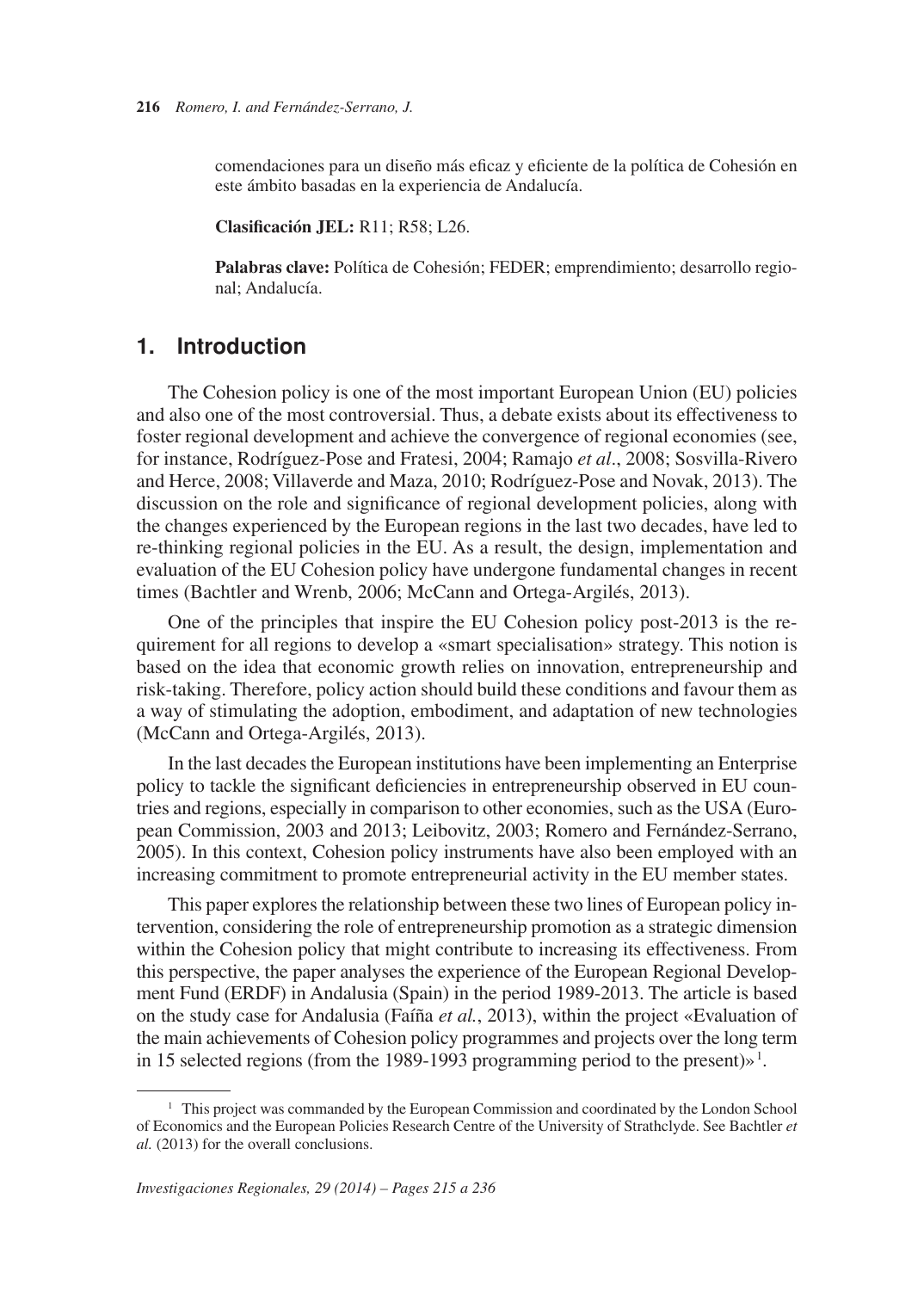The particular aim of this paper is to assess the role that entrepreneurship promotion has played within the ERDF strategy in Andalusia and get closer to the possible results obtained. Andalusia represents an interesting case study in this respect, since it is a comparatively low-income region in the European and Spanish contexts that traditionally suffers from a lack of entrepreneurial culture and a fragile business structure.

For the purposes of this paper, entrepreneurship policy is defined from a broad perspective including the actions aiming at:

- $a)$ Stimulating the emergence of entrepreneurs and firm creation.
- $b)$ Supporting an entrepreneurial orientation in small and medium-sized enterprises (SMEs) materialised in risk-taking, innovation, access to external markets or firm growth and, therefore, improving the «entrepreneurial quality» of the SME sector (Fernández-Serrano and Romero, 2013).

Though over the last four decades multiple initiatives in this policy field have been developed in Andalusia and implemented as part of national, regional and local programmes (Marchese and Potter, 2011), this paper will only consider the interventions within the ERDF framework.

The following section presents the rationale of the regional development strategy in Andalusia supported by the ERDF facilities. This section shows the importance given to the different priorities based on the diagnosis of the regional development problems. Section 3 describes the main interventions in the field of entrepreneurship policy undertaken within the ERDF framework over the successive programming periods. Section 4 assesses the results which might have been derived from these actions based on the evolution of different entrepreneurship indicators. Section 3 and 4 are based on the analysis of the ERDF programmes, planning documents and evaluations, on complementary information from the Directorate General for Planning and European Funds of the regional administration of Andalusia, on the views of experts interviewed and other statistical sources (see Faíña *et al.*, 2013: 136-139). Next, Section 5 draws some lessons from the Andalusian experience regarding the entrepreneurship promotion within the ERDF framework and the possible implications for the design of the Cohesion policy.

#### $2.$ The role of entrepreneurship policy within the ERDF **regional strategy in Andalusia**

stant 2000 value) (Faíña et al., 2013)<sup>2</sup>. This substantial financial support received by From the 1989-93 programming period to the 2007-13 period the total expenditure of ERDF and Cohesion funds in Andalusia was 26,869.4 million Euros (at a con-Andalusia from European institutions —as an Objective 1 region, later Convergence region— has contributed significantly to regional growth and development over the last 25 years (Marchante and Sánchez-Maldonado, 2005; Lima and Cardenete, 2008; Sosvilla, 2009). Cohesion policy has favoured the process of convergence of the An-

<sup>&</sup>lt;sup>2</sup> The initial allocations are computed for the 2007-13 programing period.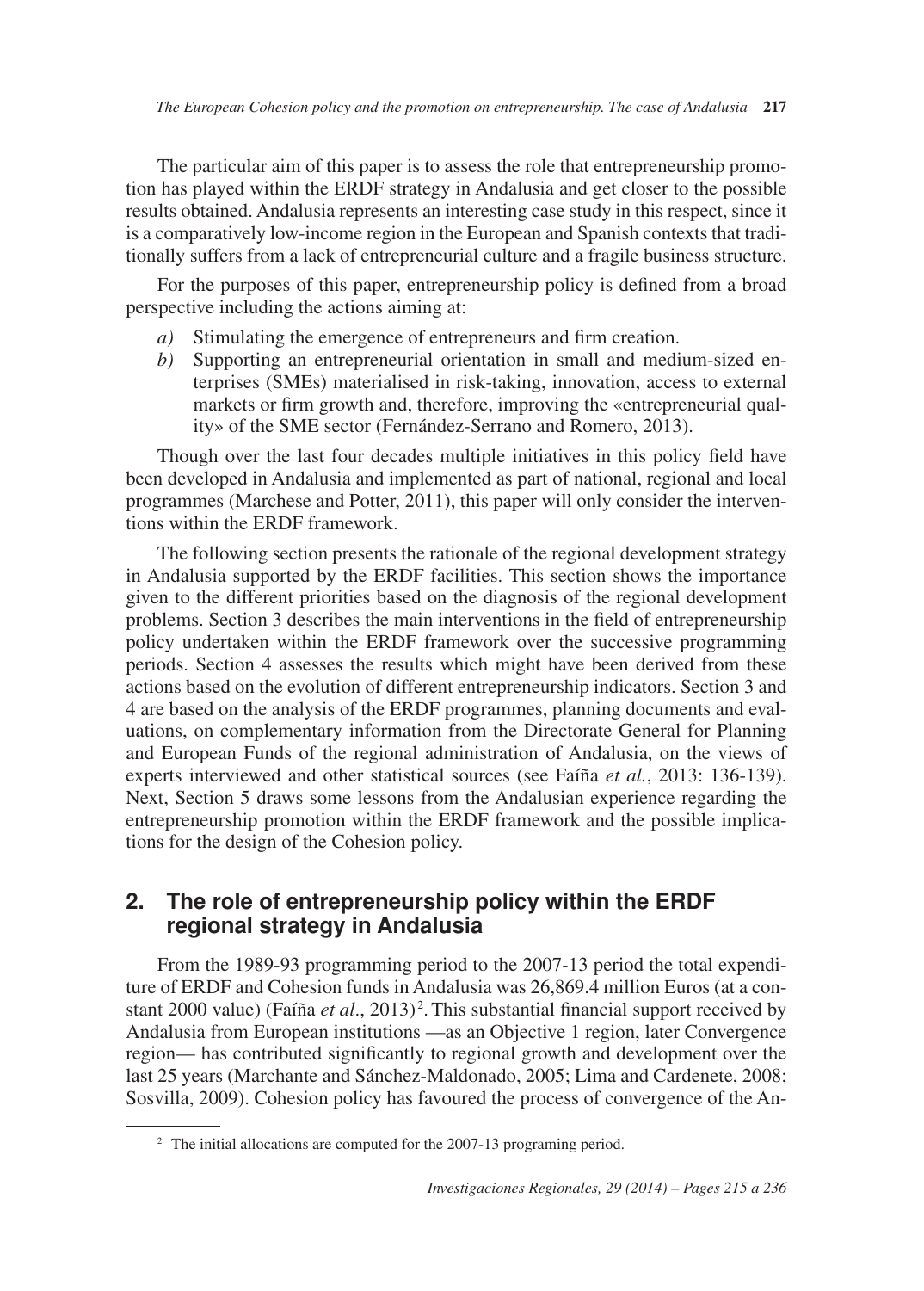dalusian economy with the European Union standards. Thus, in 2011 the Gross Domestic Product (GDP) per capita (in PPS) of Andalusia reached 62.67 per cent of the EU-15 average while it was only 47.28 per cent in 1989.

In the late 1980s, Andalusia, a peripheral region in the Southern extreme of Europe, suffered from severe deficiencies in transport infrastructure. Communication networks with the rest of Spain were poor and the region was deeply disjointed internally. Furthermore, important deficits existed regarding environmental infrastructure, especially associated with water supply, distribution and purification (Zaragoza, 1991; Junta de Andalucía, 2007).

The region also had important weaknesses regarding human capital resources (Requena and Cantón, 2007). In addition, the lack of an entrepreneurial culture and business environment conditions unfavourable to entrepreneurship historically acted as major obstacles to regional development. As a result of this, the small average business size and the underinvestment in research, technological development and innovation (RTDI) have always been important deficiencies of this regional economy (Junta de Andalucía, 2000; Marchese and Potter, 2011). These factors have also conditioned the regional specialisation in light industries, distribution and commercial services, agriculture and tourism, that is, in general terms, activities of relatively low value-added (Guzmán *et al.*, 2000; Antúnez and Sanjuan, 2008; Marchese and Potter, 2011).

Today, a large part of these needs have been met. Andalusia has transport infrastructures comparable to those in many regions of the most developed European countries and the achievements in the field of environmental infrastructures have also been very significant (Faíña *et al*., 2013). However, in the field of entrepreneurship, innovation and competitiveness, though some improvement has been observed, the results are more debatable.

 transport infrastructure projects <sup>3</sup> . The analysis of the programmes and the ERDF expenditure (see Table 1) reveals that, among all the important needs of Andalusia at the end of the 1980s, the regional development strategy focused on increasing the connectivity of the territory and facilitating access to other markets. This strategy aimed at mitigating the peripheral situation of the region and achieving economic growth through large investments in

From this perspective, the deficiencies in the transport infrastructure were the main obstacle to regional development in Andalusia. Once the infrastructure bottlenecks were resolved, other important needs related to improving human capital, fostering entrepreneurship and stimulating RTDI or internationalisation could be addressed more effectively. In this way, the achievements in accessibility and internal connectivity led to a lesser emphasis on investment in transport infrastructure, though this remained a high priority over successive periods. In this way, the ERDF strategy evolved towards competitiveness, entrepreneurship and innovation in later programming periods. This has been a common pattern in other less developed regions in the

<sup>&</sup>lt;sup>3</sup> Projects such as the A92 motorway connecting Sevilla-Granada-Almería or the first high-speed train line —AVE— connecting Sevilla-Córdoba-Madrid are representative examples of this aim in the initial programming periods.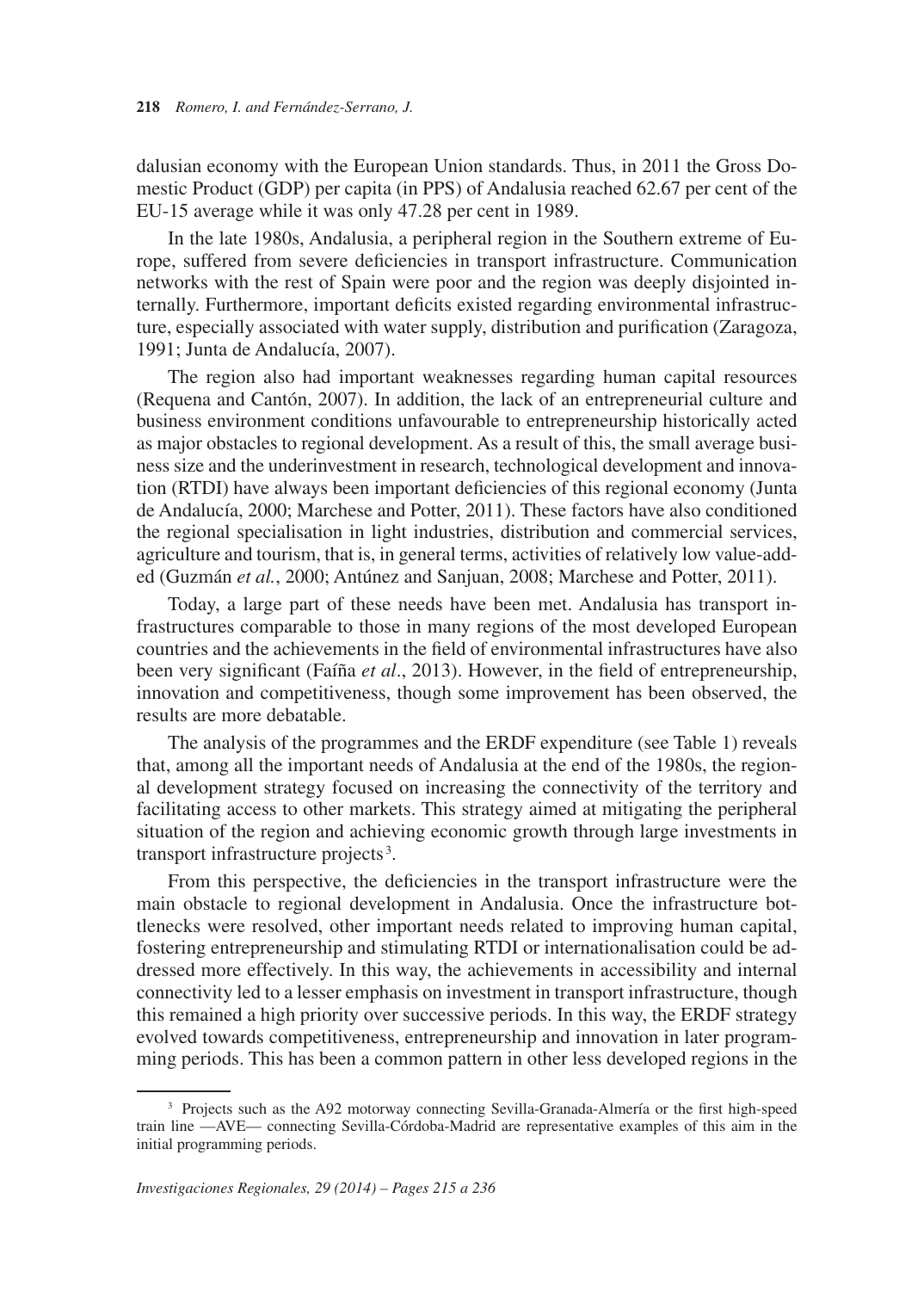framework of the European Cohesion policy (European Commission, 2014). Environmental infrastructure and reforestation was the second most important priority in Andalusia, also remaining constant over the programming periods (Junta de Andalucía, 2007 and 2012; Faíña *et al.*, 2013).

Consequently, the strategy became more complex over successive programming periods and was enriched with other objectives and interventions in the field of social infrastructure (education and healthcare), as well as tourism infrastructure. This strategic evolution was reinforced especially from 2000-06 onwards. In the 2000-06 period, competitiveness, the knowledge economy and innovation became priorities and the 2007-13 programme consolidated these new priorities in accordance with the new Strategy for the Competitiveness of Andalusia (Junta de Andalucía, 2007) and the objectives of the Lisbon Strategy and the National Reform Plan of Spain.

mation available<sup>4</sup>. The last two columns in Table 1 show the aggregate expenditure in This evolution in the strategy brought a change in the distribution of expenditure according to the eight thematic axes shown in Table 1. As pointed out in the introduction, the broad field of entrepreneurship and enterprise policy includes a wide range of interventions directly oriented to fostering business creation and business development (firm survival and growth, internationalisation and innovation). These interventions can naturally be associated with the following three thematic axes in Table 1: Enterprise (1), Structural Adjustment (2) and Innovation (3). The expenditure in these axes represents a reasonable approximation regarding the magnitude of entrepreneurship policy actions implemented with ERDF support, based on the inforthese areas as percentages of the overall funds.

As can be observed, the main priorities remain infrastructure and environmental sustainability, even in the last programming periods. The regional strategy also paid especial attention to the needs regarding social and spatial cohesion, through investment in education, health and other social services.

tervention grew over the programming periods<sup>5</sup>. The share of the ERDF programmes The allocations and expenditure in the entrepreneurship and enterprise field of inin the Community Support Framework (CSF) allotted to the enterprise and structural adjustment axes in the 2007-13 period (allocations) almost doubled the share in the programming 1989-93 period (expenditure). Moreover, when this comparison is made considering the previous two axes together with that of innovation, the share more than tripled.

<sup>&</sup>lt;sup>4</sup> Some interventions within these three categories were not oriented to promoting entrepreneurship and supporting SMEs' development. The Structural Adjustment axis includes some incentives for the location of large companies in the region, particularly, in specific problematic areas. Furthermore, the Innovation axis includes interventions in the public innovation system (public universities and research centres), which cannot be considered as part of the entrepreneurship policy either. However, some ERDF interventions in other axes could have also contributed to improving the entrepreneurial capabilities, for instance, the investments in educational infrastructures (secondary education, professional training and universities).<br><sup>5</sup> Data on «expenditure» for the 2007-13 programme is provisional. Consequently, it does not allow

for an accurate comparison with previous periods.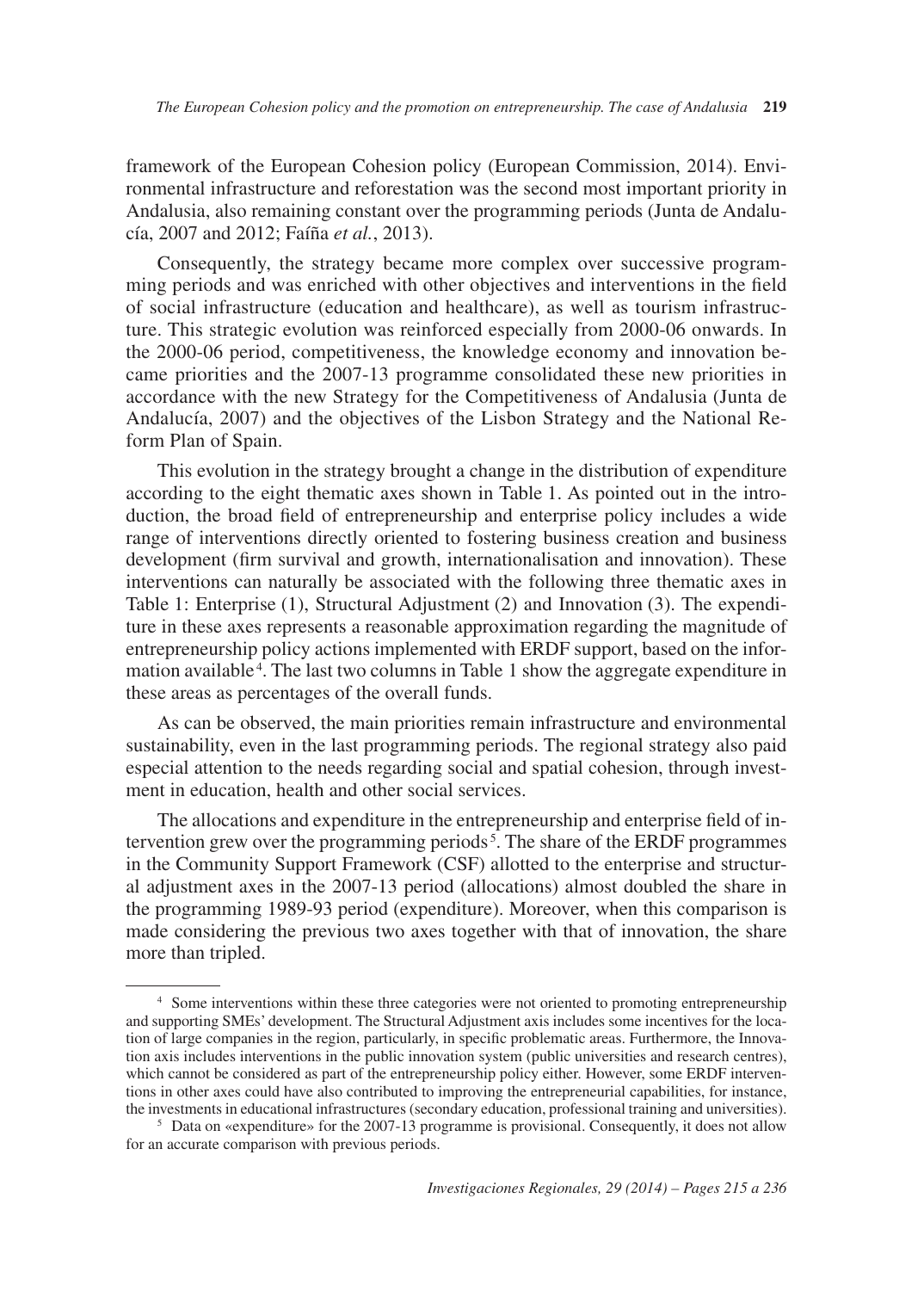| Axes           | 1989-<br>1993       |                     | 1994-1999         |                     | 2000-2006           |                   |                     | 2007-2013           |                   |                       |                          |
|----------------|---------------------|---------------------|-------------------|---------------------|---------------------|-------------------|---------------------|---------------------|-------------------|-----------------------|--------------------------|
|                | CSF<br>Total<br>Exp | <b>ROP</b><br>Alloc | <b>ROP</b><br>Exp | CSF<br>Total<br>Exp | <b>ROP</b><br>Alloc | <b>ROP</b><br>Exp | CSF<br>Total<br>Exp | <b>ROP</b><br>Alloc | <b>ROP</b><br>Exp | CSF<br>Total<br>Alloc | CSF<br>Total<br>$Exp(*)$ |
| 1              | $0.8\%$             | 1.4%                | 2.1%              | 1.8%                | 4.8%                | 4.7%              | 4.1%                | 1.7%                | $0.9\%$           | 1.2%                  | $0.9\%$                  |
| $\overline{2}$ | $9.0\%$             | 4.9%                | 10.7%             | 11.4%               | 5.6%                | 8.1%              | 11.5%               | 20.9%               | 17.1%             | 14.8%                 | 15.9%                    |
| 3              | 1.8%                | 3.9%                | 2.2%              | 1.7%                | 3.2%                | 3.1%              | 6.8%                | 4.4%                | 2.6%              | 18.5%                 | 2.4%                     |
| $\overline{4}$ | 12.6%               | 26.5%               | 32.7%             | 37.0%               | 28.9%               | 24.3%             | 24.2%               | 29.4%               | 19.5%             | 21.2%                 | 18.5%                    |
| 5              | 1.4%                | 3.6%                | $4.5\%$           | 3.6%                | $3.2\%$             | 2.6%              | 2.1%                | 3.2%                | 2.7%              | 2.3%                  | 2.5%                     |
| 6              | 1.1%                | 2.9%                | 2.5%              | 2.0%                | 2.8%                | 2.5%              | 3.0%                | 8.7%                | $6.2\%$           | 6.1%                  | 5.8%                     |
| $\tau$         | 73.1%               | 56.4%               | 44.9%             | 42.3%               | 51.3%               | 54.4%             | 48.1%               | 31.0%               | 50.5%             | 35.5%                 | 53.6%                    |
| 8              | 0.2%                | 0.3%                | 0.4%              | 0.3%                | 0.3%                | 0.3%              | 0.2%                | 0.6%                | 0.5%              | 0.4%                  | 0.5%                     |
| Total          | 100%                | 100%                | 100%              | 100%                | 100%                | 100%              | 100%                | 100%                | 100%              | 100%                  | 100%                     |
| $1+2$          | $9.8\%$             | $6.3\%$             | 12.8%             | 13.2%               | $10.4\%$            | 12.8%             | 15.6%               | 22.6%               | 18.0%             | 16.0%                 | 16.8%                    |
| $1+2+3$        | 11.6%               | 10.2%               | $15.0\%$          | 14.9%               | 13.6%               | 15.9%             | 22.4%               | 27.0%               | 20.6%             | 34.5%                 | 19.2%                    |

**Table 1.** ERDF funds by thematic axes in Andalusia in percentages

*Source:* Re-elaborated from Faíña *et al*. (2013) based on the ERDF expenditure table and complementary information from DG for the Planning and European Funds of Andalucía.

1. Enterprise, 2. Structural Adjustment, 3. Innovation, 4. Environmental Sustainability, 5. Labour Market, 6. Social Cohesion, 7. Infrastructure and Spatial Distribution of Economic Activity, 8. Unspecified. CSF: ERDF programmes in the Community Support Framework. ROP: Regional Operational Programmes. Alloc: allocations. Exp: expenditure. (\*) Provisional data.

The table shows the expenditure and allocation in the initiatives within Regional Operational Programmes (ROP) and the overall expenditure and allocation in all the ERDF programmes in the CSF. In this respect, it is convenient to point out that the increase in the expenditure and allocation in the three entrepreneurship-related axes is more intense when all the ERDF programmes in the CSF are taken into account. This is due to some national programmes (i.e., regional incentives, the knowledge economy and the technological fund), in which Andalusia has had a high participation, but which were not part of the ROP. In this respect, the evolution in the regional strategy cannot be seen exclusively as the result of a change in the regional policy of Andalusia. It was also driven by the changes in the national and European Cohesion strategy.

#### $3.$ **Entrepreneurship policy interventions in Andalusia within the ERDF framework**

The Andalusian strategy in the field of the entrepreneurship and enterprise policy has been oriented to four objectives: *a)* Providing financial support for firm creation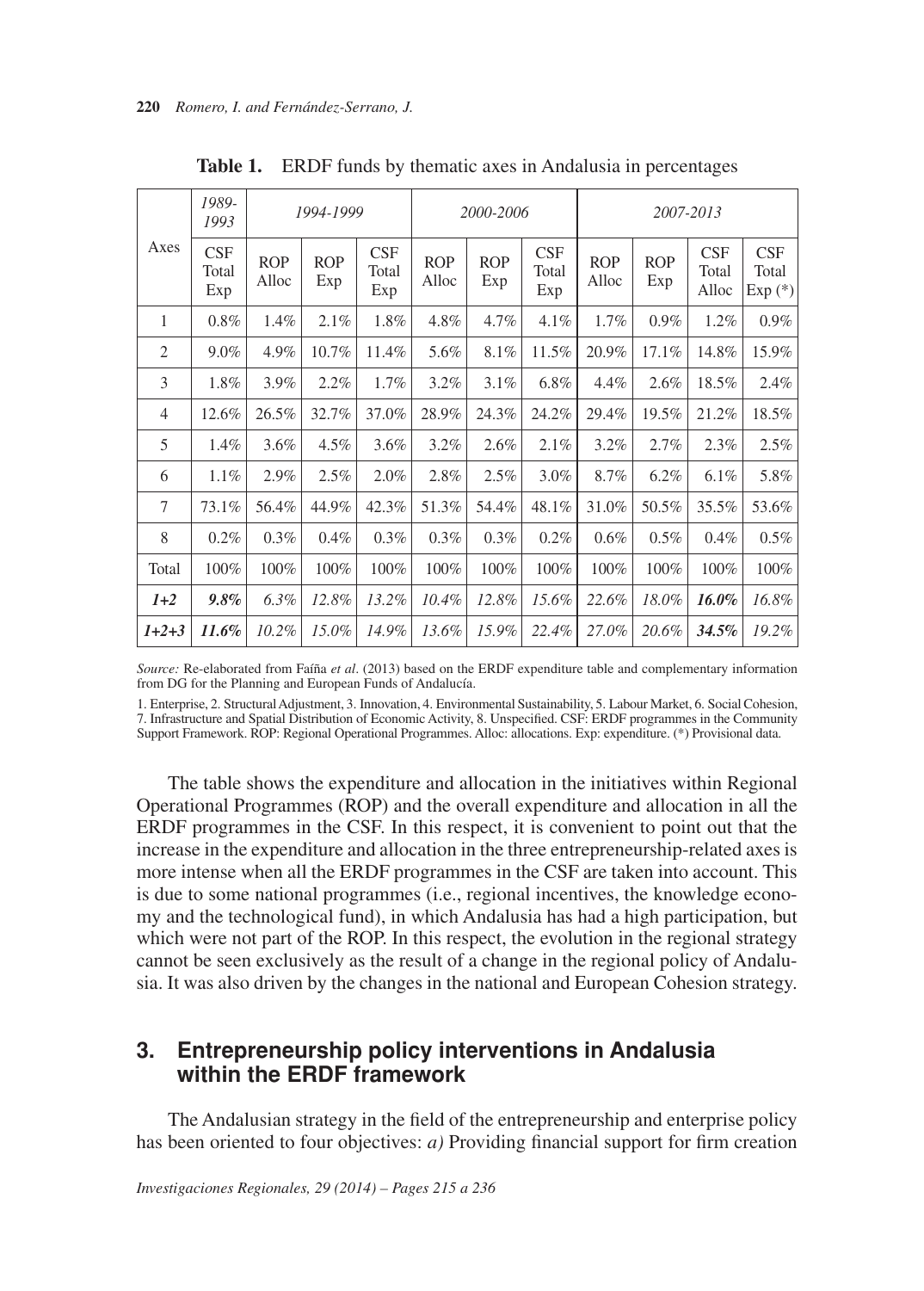and development; *b)* Improving entrepreneurial capabilities and providing consultancy services;  $c$ ) Fostering entrepreneurial culture and d) Improving the business environment.

The ERDF interventions have mainly been concentrated on the first category. However, investments in educational infrastructures (secondary education, professional training and universities) with ERDF support could have also contributed to improving the managerial capabilities of potential entrepreneurs. Furthermore, as will be commented upon later, some incentives were implemented with the intervention of ERDF to facilitate the access of SMEs to professional consultancy services. Regarding the promotion of entrepreneurial culture, there was an important role played by the European Social Fund (ESF). This supported many actions undertaken by the public foundation «Andalucía Emprende». Finally, the strategy to improve the business environment in Andalusia has been mainly oriented towards the creation of business and technology parks, as special microenvironments particularly favourable for the creation and development of SMEs. The impact of business and technology parks in Europe is controversial. Nevertheless, this instrument seems to have better results in less developed countries than in highly-developed ones and the experience with them in Spain has been assessed in positive terms (Romera, 2003; Barge-Gil *et al.*, 2011).

The actions implemented gained in complexity throughout the different programme periods, broadening the range of project types and using a wider range of intervention tools. In spite of classical regional incentives being used since the initial 1989-93 programming period as a mechanism to support structural adjustment, different types of actions backing the creation, expansion and modernisation of enterprises increased in importance over the periods. The implementation of this strategic change towards enterprise and innovation benefited from the application of new financial instruments in the last programming periods. JEREMIE and JESSICA funds were introduced in the 2007-13 period, providing a more efficient design of the incentive system. Moreover, RDTI were reinforced in the last programming periods through the support of research projects and infrastructure in universities, enabling the transfer of technology, knowledge and applied research.

Next, the main ERDF interventions in this field will be presented following the three main axes differentiated in the previous section: Enterprise Development, Structural Adjustment and Innovation.

### **3.1. Enterprise Development**

Business development initiatives<sup>6</sup> have been implemented by the regional government and the intermediary body in charge of managing the Andalusian Global

<sup>&</sup>lt;sup>6</sup> The regional and multiregional ERDF programmes in Andalusia invested  $\epsilon$ 730.9 million (at a constant 2000 value) in the Enterprise Development axis in the 1989-2011 period, equivalent to circa 3 per cent of the overall expenditure across the study period.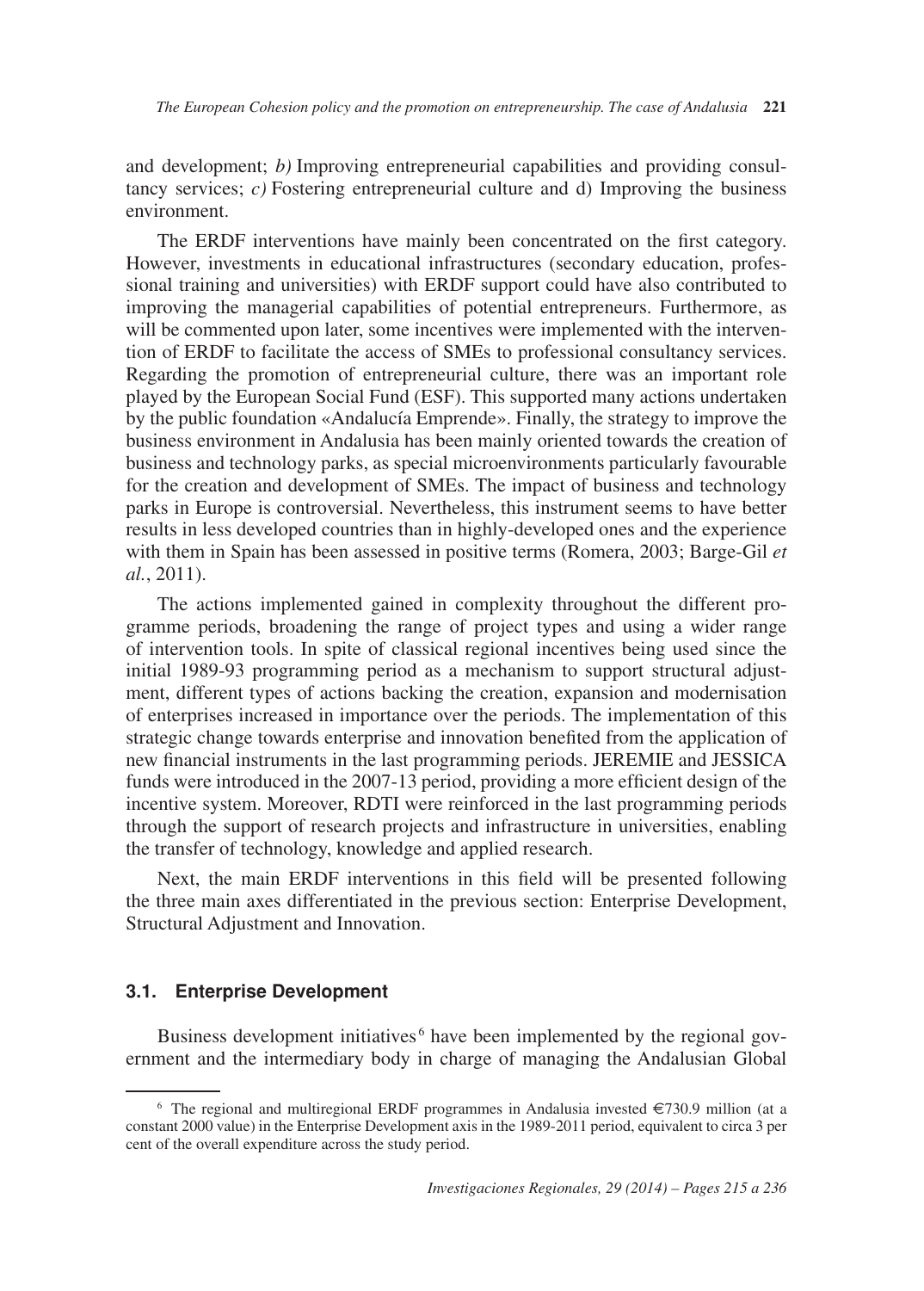management of business incentives<sup>7</sup>. Grant Operational Programme: the Institute for the Economic Promotion of Andalusia (IFA), later renamed Agency for the Innovation and Development of Andalusia (IDEA). In time, this regional development agency has acquired a central role in the

The interventions in this axis can be classified into four categories:

- Measures to facilitate the access of SMEs to funding. A selection of financial instruments has been used, adapted in each period to the changing financial and economic conditions.
- $-$  Provision of business infrastructure, particularly in industrial areas and business parks.
- Actions to facilitate and stimulate the access of SMEs to consulting services and technical expertise. These investments, although of relatively modest amounts, aimed at promoting entrepreneurial culture and increasing the managerial capabilities of SMEs.
- $-$  Actions to stimulate and support the internationalisation of Andalusian companies.

Table 2 points out some of the main interventions in Enterprise Development initiatives with ERDF support.

| <i><b>Objectives</b></i> | <i>Instruments/interventions</i>                                                                                                                                                                                                                       |
|--------------------------|--------------------------------------------------------------------------------------------------------------------------------------------------------------------------------------------------------------------------------------------------------|
|                          | 1989-93 period: contribution to mutual guarantee societies ( $\epsilon$ 17.85)<br>million) and subsidies for interest rates.                                                                                                                           |
| Facilitating the access  | 1994-99 period: contribution to mutual guarantee societies ( $\in$ 18.4<br>million); interest rate bonuses for SME loans ( $\in$ 82.6 million); reim-<br>bursable grants (loans) to young entrepreneurs for starting new com-<br>panies <sup>8</sup> . |
| of SMEs to funding       | 2000-06 period: 1,347 warranties, 212 reimbursable grants and 5,266<br>interest subsidies ( $\in 3,340$ million, 2.1 per cent of private fixed capital)<br>formation in the period) <sup>9</sup> .                                                     |
|                          | 2007-13 period: grants to support firm creation, expansion and mod-<br>ernisation; new grants for supporting RTDI and innovative start-ups;<br>JEREMIE fund $(\in 235.7 \text{ million})$ .                                                            |

| <b>Table 2.</b> Main interventions in the axis of Enterprise Development |
|--------------------------------------------------------------------------|
| in Andalusia with ERDF <sup>89</sup>                                     |

<sup>7</sup> The incentives for financial instruments were grouped into a single scheme from 2005 onwards. In the 2007-13 programme, the system of business incentives underwent major modifications with the aim of promoting business development and focussing on innovation, as a strategy to achieve a new growth

model based on the knowledge economy.<br><sup>8</sup> Reported achievements include 151 companies created, with an induced investment of  $\epsilon$ 45.1 mil-<br>lion and 920 new jobs (0.14 per cent of private fixed capital formation in the per

<sup>&</sup>lt;sup>9</sup> According to the results reported, 17,296 gross jobs were created (0.6 per cent of the employed population) and 133,746 jobs were maintained (4.8 per cent of the employed population).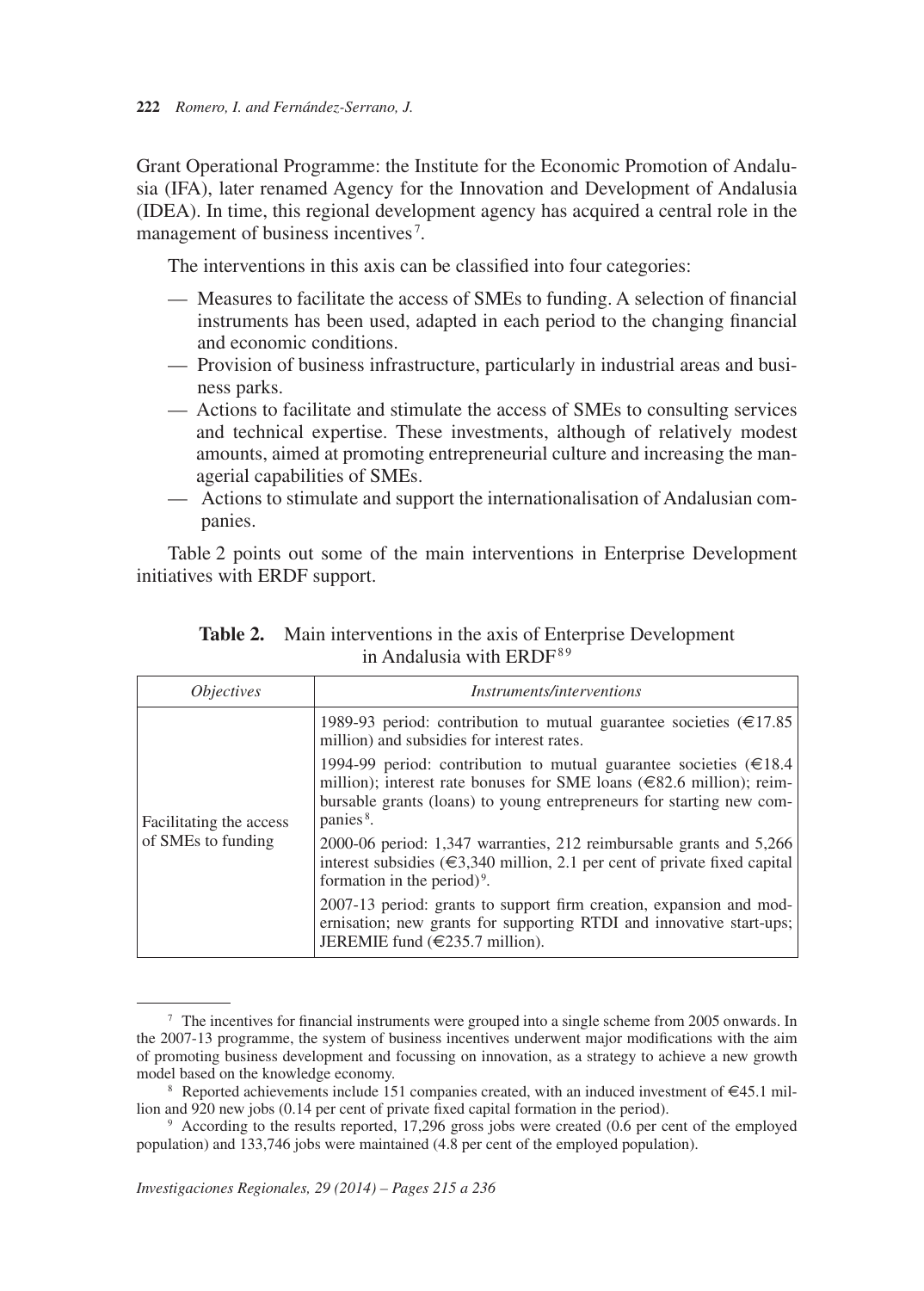| <i>Objectives</i>                                                                       | <i>Instruments/interventions</i>                                                                                                                                                                                                                                                                                                                                                  |
|-----------------------------------------------------------------------------------------|-----------------------------------------------------------------------------------------------------------------------------------------------------------------------------------------------------------------------------------------------------------------------------------------------------------------------------------------------------------------------------------|
| Providing business<br>infrastructure                                                    | 1989-93 and 1994-99 periods: infrastructure to provide SMEs with<br>training and advisory services; infr. for basic services (telecommunica-<br>tions, electricity, etc.) in industrial areas and business parks.<br>2000-06 period: business and industrial parks in particular sectors (i.e.,<br>metal-mechanical, automotive components, chemicals, furniture) <sup>10</sup> . |
| Facilitating the access<br>of SMEs to consulting<br>services and technical<br>expertise | 2000-06 period: promotion of consultancy services in quality manage-<br>ment and product design.<br>2007-13 period: «Cheque Innovación» (subsidy to facilitate and en-<br>courage the use of innovation consulting services for SMEs).                                                                                                                                            |
| Stimulating<br>internationalisation                                                     | Support for promotion campaigns, participation in fairs and technical<br>and financial assistance for the internationalisation plans of SMEs by<br>the Trade Promotion Agency of Andalusia (EXTENDA).<br>Programmes by the Spanish Institute for Foreign Trade (ICEX) and the<br>Chambers of Commerce.                                                                            |

**Table 2.** *(Continue)*

*Source:* Elaborated from Faíña *et al.* (2013).

### **3.2. Structural Adjustment**

ment<sup>11</sup> from classic incentives for private investments in backward areas, to incen-Various courses of action have been deployed in the field of Structural Adjusttives for industrial diversification, tourism development or the technological modernisation of businesses, as presented in Table 3.

| <i>Objectives</i>                | <i>Instruments/interventions</i>                                                                                                                                      |  |  |  |  |
|----------------------------------|-----------------------------------------------------------------------------------------------------------------------------------------------------------------------|--|--|--|--|
| Developing backward<br>areas     | Incentives for attracting new investments to problematic areas (i.e.,<br>«Zonas de Acción Espacial» — ZAE— of Cádiz, Campo de Gibraltar,<br>Jaén, etc.).              |  |  |  |  |
|                                  | Projects for industrial development focussed on priority sectors (food)<br>industry, electronics industry, ICT, etc.).                                                |  |  |  |  |
| Strengthening<br>competitiveness | Incentives for the technological modernisation of firms.<br>Reinforcing supply chains, upgrading production technologies and<br>generating high-value-added products. |  |  |  |  |

| <b>Table 3.</b> Main interventions in the axis of Structural Adjustment |
|-------------------------------------------------------------------------|
| in Andalusia with ERDF                                                  |

<sup>&</sup>lt;sup>10</sup> An occupancy rate of 81 per cent was achieved for industrial sites. 5,995 jobs created (0.2 per cent of employed population in 2000-2006) with an induced investment of  $\in$ 18.5 million. of employed population in 2000-2006) with an induced investment of €18.5 million.<br><sup>11</sup> The ERDF programmes — regional and multiregional — invested €3,310.5 million in the theme

of Structural Adjustment up to the end of 2011, equivalent to approximately 11 per cent of overall expenditure in the 1989-2011 period.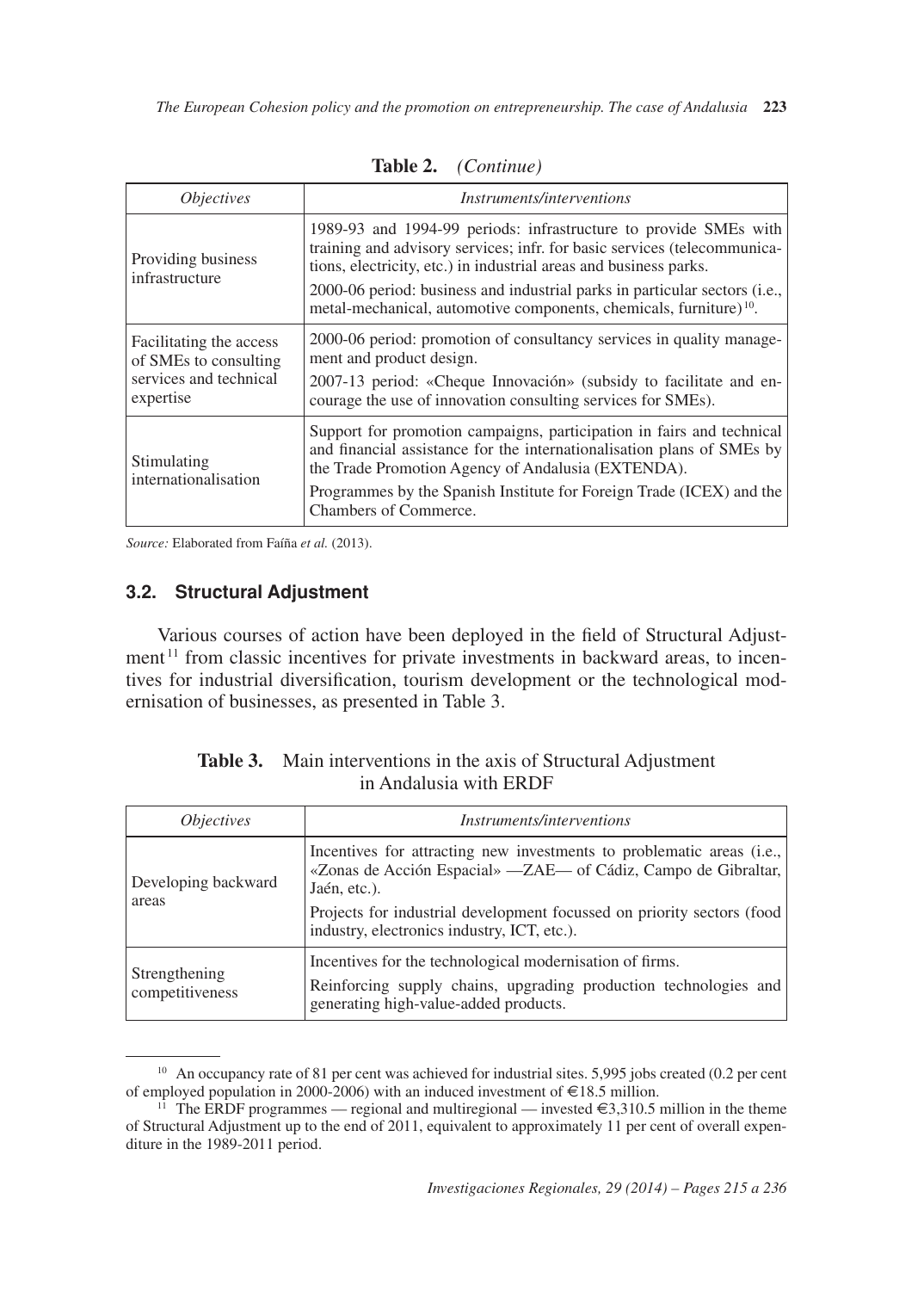| <i>Objectives</i>                       | <i>Instruments/interventions</i>                                                                                                                                                                                                                                       |
|-----------------------------------------|------------------------------------------------------------------------------------------------------------------------------------------------------------------------------------------------------------------------------------------------------------------------|
| Fostering productive<br>diversification | Incentives for industrial diversification.<br>Incentives for tourism development. Creation of a brand image for An-<br>dalusia. Tourism diversification developing new forms of tourism dif-<br>ferent from «sun and sand» type, especially in inland and rural areas. |

**Table 3.** *(Continue)*

*Source:* Elaborated from Faíña *et al.* (2013).

### **3.3. Innovation**

 Andalusia 12. The actions in the Innovation axis have grown in financial importance over the programme periods and innovation has been established as a key strategic priority for the improvement and enhancement of business competitiveness in

The innovation strategy was oriented to promote and coordinate the regional innovation system. Three lines of action were developed with the aid of ERDF funding:

- Support of research projects and equipment endowment programmes, mostly in the public sector.
- $-$  Fostering knowledge and technology transfer and supporting applied research in sectors with a strong presence in Andalusia and other emerging sectors.
- Promotion of information and communication technologies (ICT).

Despite the ERDF emphasis given to RTDI in the later programming periods, the achievements stemmed mostly from the public sector, reflecting the lack of private sector capabilities. Nevertheless, different actions can be pointed out that directly targeted business innovation, as shown in Table 4.

| <i><b>Objectives</b></i> | <i>Instruments/interventions</i>                                       |
|--------------------------|------------------------------------------------------------------------|
| Supporting applied       | Technology Parks (i.e., Technology Park of Andalusia — PTA—, Scientif- |
| research and             | ic and Technological Park Cartuja 93 and Andalusian Aerospace Technol- |
| technology transfer      | $\log$ y Park — Aerópolis <sup>13</sup> ).                             |

|  | <b>Table 4.</b> Main interventions in the axis of Innovation in Andalusia with ERDF |  |
|--|-------------------------------------------------------------------------------------|--|
|--|-------------------------------------------------------------------------------------|--|

<sup>&</sup>lt;sup>12</sup> The amount of  $\epsilon$ 1,151.3 million was allocated to the priority of Innovation through ERDF programmes up to the end of 2011, approximately equivalent to 4 per cent of total investments across the study period.<br><sup>13</sup> In the 1994-99 programme, the introduction of high-tech equipment facilitated manufacturing

programmes in aeronautical factories, paving the way for the creation of the Andalusian Aerospace Technology Park (Aerópolis) in Seville in the following period and the consolidation of the aeronautical cluster in Andalusia. Aerópolis started its operations in 2003 and was conceived to support the Andalusian industry for large Airbus projects, e.g., the military transport plane A400M and the manufacture of high-technology components for the Airbus 350.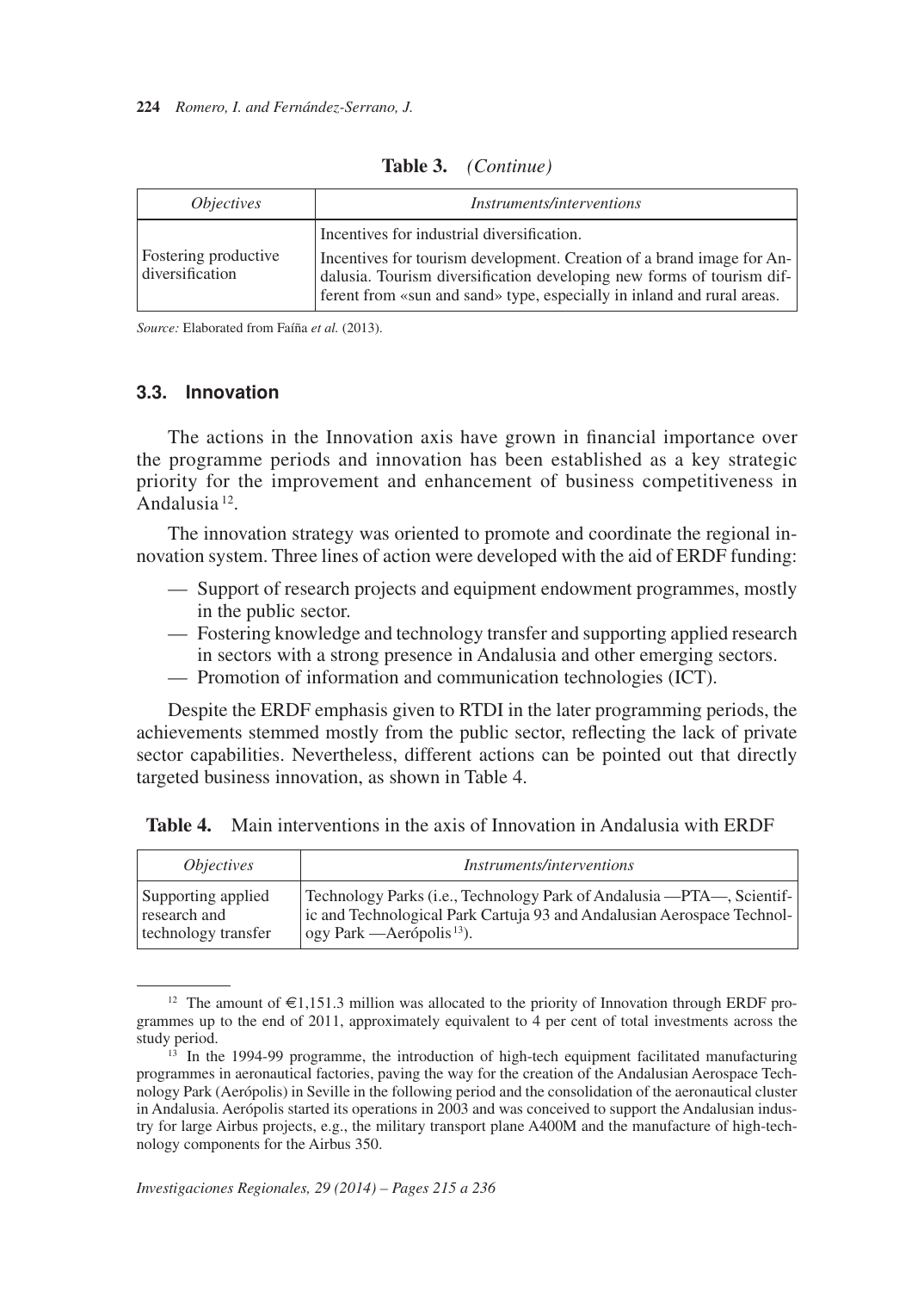| <i>Objectives</i>                                                | <i>Instruments/interventions</i>                                                                                                                                                                                                                                                                                                                                                                                                                                                                                                         |  |  |  |  |  |
|------------------------------------------------------------------|------------------------------------------------------------------------------------------------------------------------------------------------------------------------------------------------------------------------------------------------------------------------------------------------------------------------------------------------------------------------------------------------------------------------------------------------------------------------------------------------------------------------------------------|--|--|--|--|--|
| Supporting applied<br>research and<br>technology transfer        | Technology centres oriented to traditional and emerging sectors (i.e.,<br>Centre for Advanced Aerospace Technologies —CATEC— the Andalu-<br>sian Centre of Innovation, Information and Communication Technolo-<br>gies (CITIC), and the Andalusian Stone Technology Centre —CTAP).<br>Projects promoted by the Centre for Industrial Technological Develop-<br>ment (CDTI), the Offices of Research Results Transfer (OTRIs) of the<br>universities and the Innovation and Technology Transfer Centre of Anda-<br>lusia (Andalucía CIT). |  |  |  |  |  |
| Promoting information<br>and communication<br>technologies (ICT) | Public contracts with private companies to implement ICT applications<br>and systems for public services in education, health, environmental pro-<br>tection, etc.                                                                                                                                                                                                                                                                                                                                                                       |  |  |  |  |  |

**Table 4.** *(Continue)*

*Source:* Elaborated from Faíña *et al.* (2013).

# **4. About the overall impact of the ERDF initiatives on entrepreneurial activity in Andalusia**

entrepreneurship and business development in the region<sup>14</sup>. Table 8 presents some The ERDF interventions described in the previous section had direct effects in terms of start-ups, employment creation, investment, patents or other indicators that are reported as achievements in the ex-post evaluations of the programmes. However, a different issue is to what extent these efforts might have induced a change in the entrepreneurial activity from a macroeconomic perspective, strengthening the entrepreneurship culture and the competitiveness of the SME sector in Andalusia. This section will try to approach this key issue by observing a set of indicators on summarised results at the end of this section. Due to limitations regarding data availability, most of the analysis will be focused on the 1995-2013 period.

The level of business density in Andalusia has been traditionally among the lowest of the Spanish regions. Nevertheless, as a result of the trends in business demography (birth and mortality), business density —measured as the number of businesses per 1,000 inhabitants— has increased both in Andalusia and the whole of Spain in the last two decades (see Figure 1). The evolution of this indicator has followed the same pattern in both areas according to the business cycle: a steady increase throughout the expansion period (1995-2008) followed by a fall in the current crisis (2009-12).

The overall performance of this indicator in the last decade in the case of Andalusia has brought about a slight catching-up process with respect to the Spanish

<sup>&</sup>lt;sup>14</sup> It is not possible to establish a direct causal link between the ERDF interventions and the overall changes experienced in these entrepreneurship indicators, since many other factors intervened. Nonetheless, this analysis aims to check whether some changes can be appreciated in the entrepreneurial culture and entrepreneurial orientation of Andalusian SMEs —versus the traditional deficiencies in this area that could be reasonably and partially attributed to the ERDF programmes.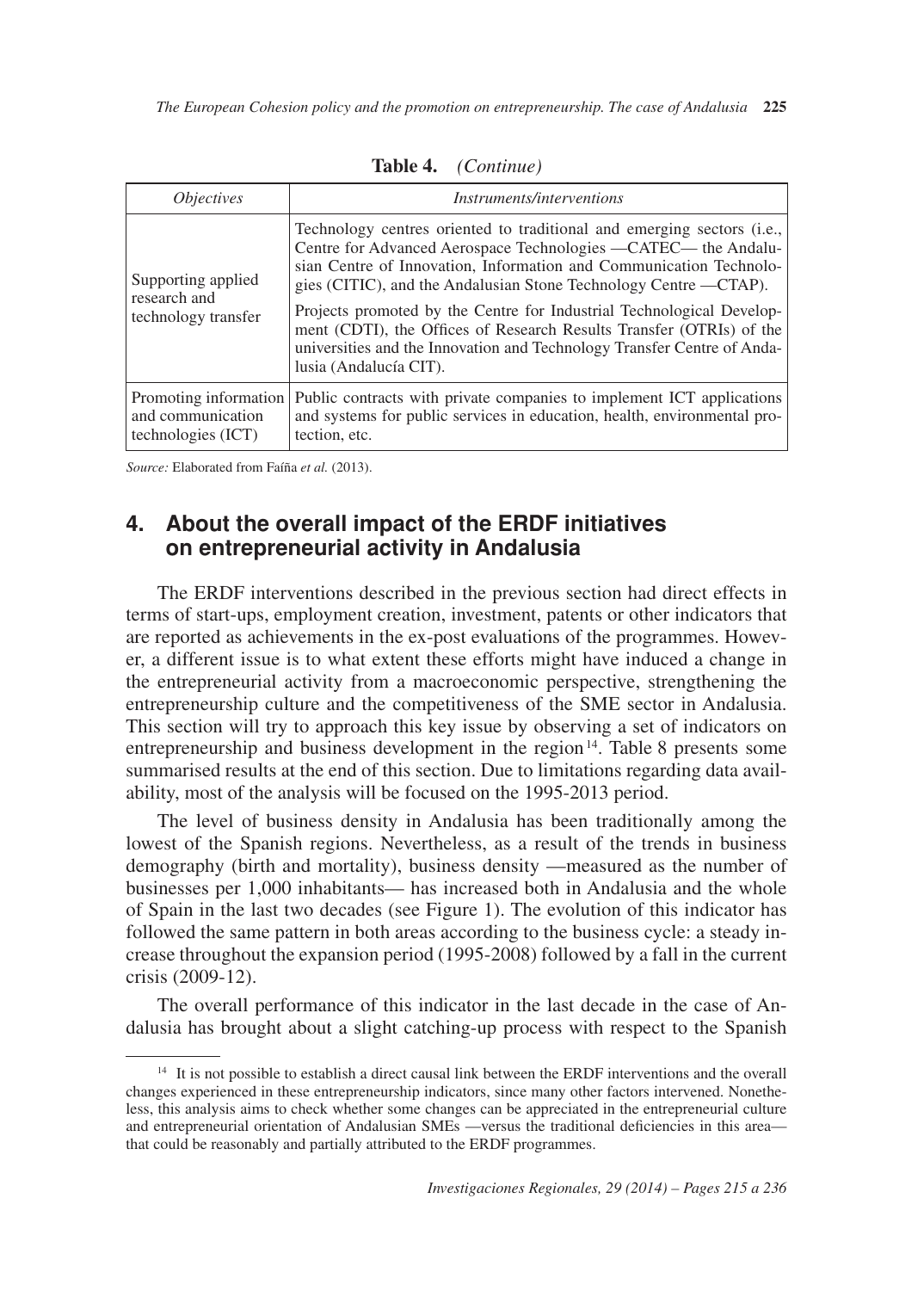standards. The business density in Andalusia was 79.2% of the Spanish average in 1995 and reached 86.0% in 2008. In this period, Andalusia reduced its gap with the national average by almost seven percentage points due to an especially intense process of business creation throughout the expansion. This catching-up process has been partially reversed in the 2009-12 period due to the economic crisis. Thus, Andalusian business density fell to 84.3 per cent of the national average in 2012. However, the gap between the Andalusian and national averages decreased by more than five percentage points over the whole period 1995-2012.



**Figure 1.** Business density (number of business per 1,000 inhabitants)

*Source:* Elaborated from DIRCE, National Statistics Institute (INE).

 trepreneurial Activity (TEA) 15 in the 2003-12 period has been 6.0 in Andalusia Regarding entrepreneurship rates, Andalusia has presented in the last decade figures comparable to the national average. The average rate of Total Enand 6.1 in the whole Spain (data from the Global Entrepreneurship Monitor — GEM— project). Andalusia shows lower rates than Cataluña (6.9) for the period, but higher than the Basque Country (4.8), a region which has traditionally been associated with a sound entrepreneurial culture. Within the current crisis period, Andalusia is indicating a slightly higher entrepreneurial activity than the national average: 5.8 in Andalusia and 5.6 in Spain in the period 2008-12. Moreover, in 2012 Andalusia presents the second highest TEA among all the Spanish regions, only lower than Cataluña. The entrepreneurship rate in Andalusia is higher than

<sup>&</sup>lt;sup>15</sup> The total early-stage Entrepreneurial Activity (TEA) is defined, within the Global Entrepreneurship Monitor (GEM) project, as the percentage of the 18-64 years-old population who are either a nascent entrepreneur or an owner-manager of a new business.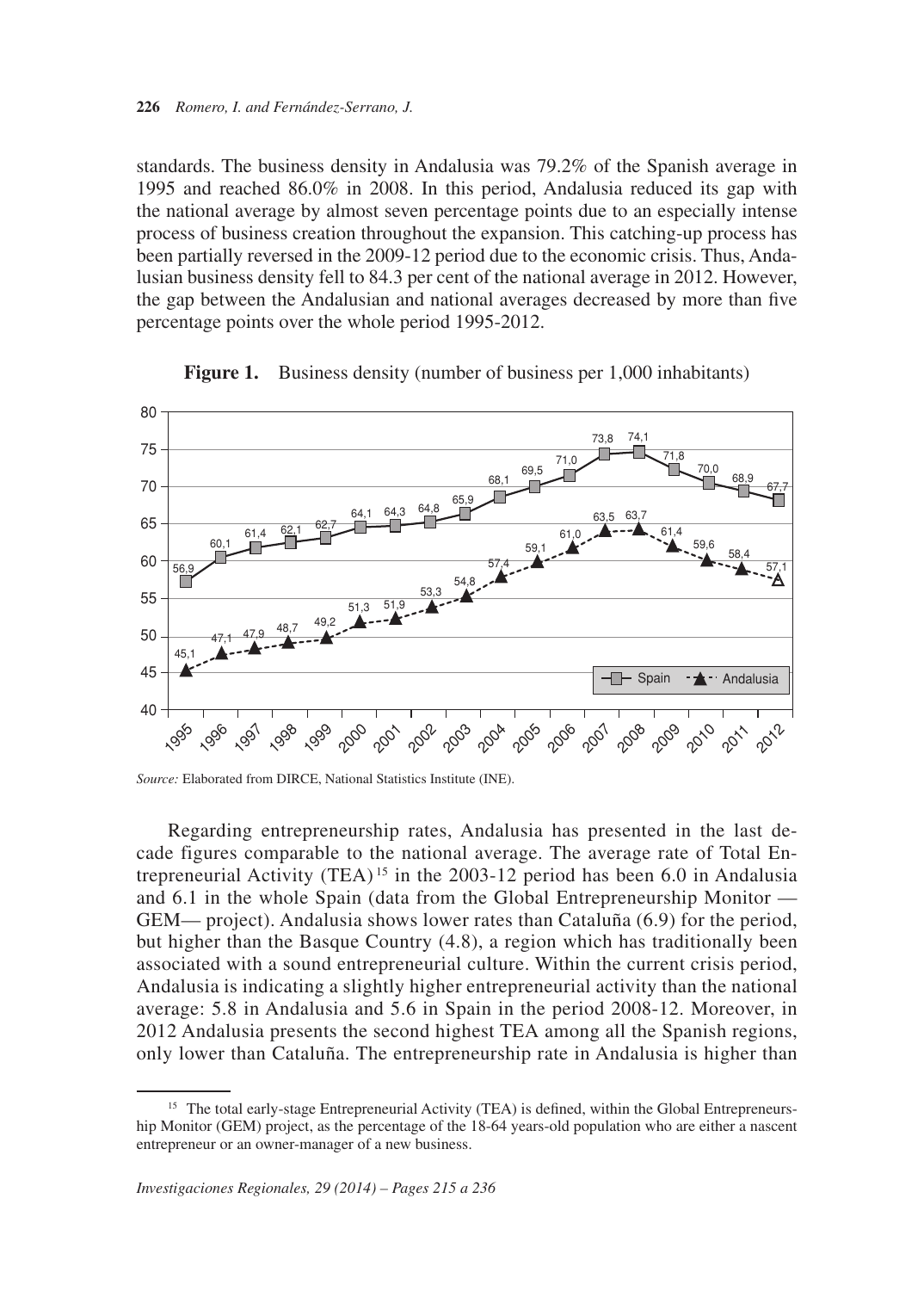in the large EU economies (France, Germany or Italy), with the unique exception of the United Kingdom (see Table 5).

|                    | 2003 | 2004 | 2005 | 2006 | 2007 | 2008 | 2009 | 2010 | 2011 | 2012 |
|--------------------|------|------|------|------|------|------|------|------|------|------|
| Andalusia          | 6.2  | 6.0  | 5.7  | 6.1  | 7.2  | 6.7  | 6.3  | 4.0  | 5.8  | 6.1  |
| Catalonia          | 7.7  | 5.6  | 6.8  | 8.6  | 8.4  | 7.3  | 6.4  | 4.0  | 6.8  | 7.5  |
| Madrid             |      | 4.4  | 6.9  | 9.3  | 7.9  | 8.5  | 5.1  | 4.5  | 5.6  | 4.4  |
| The Basque country |      | 5.3  | 5.4  | 5.4  | 6.4  | 7.0  | 3.0  | 2.5  | 3.9  | 4.4  |
| Spain              | 6.8  | 5.2  | 5.7  | 7.3  | 7.6  | 7.0  | 5.1  | 4.3  | 5.8  | 5.7  |
| Germany            | 5.2  | 4.4  | 5.1  | 4.2  |      | 3.8  | 4.1  | 4.2  | 5.6  | 5.3  |
| France             | 1.6  | 6    | 5.4  | 4.4  | 3.2  | 5.6  | 4.3  | 5.8  | 5.7  | 5.2  |
| Italy              | 3.1  | 4.3  | 4.9  | 3.5  | 5    | 4.6  | 3.7  | 2.4  |      | 4.3  |
| UK                 | 6.4  | 6.2  | 6.2  | 5.8  | 5.5  | 5.9  | 5.7  | 6.4  | 7.3  | 9    |

**Table 5.** TEA in the largest Spanish regions and EU economies

*Source:* Elaborated from *http://www.gemconsortium.org/key-indicators,* Ruiz *et al.* (2013) and Xavier *et al.* (2013).

unemployment rates —especially severe in Andalusia<sup>16</sup>— as factors causing an in-This could be partially explained by the current crisis and the extraordinary high crease in the number of new entrepreneurs driven by necessity motives. According to the GEM data, necessity entrepreneurs represent 21.5% of the total number of entrepreneurs in Spain and 25.9% in Andalusia as an average in the 2008-12 period. However, the rate of opportunity entrepreneurship (with respect to the working-age population) in Spain and Andalusia are similar: 4.2 and 4.0 as an average in the 2008 12 period.

In the expansion period of 1999-07, the total number of businesses increased in Andalusia faster than in the whole of Spain (see Table 6). Though a significant number of businesses were oriented to construction in this period, the comparative positive performance of Andalusia within the national framework also applies when the construction sector is excluded.

 Table 6). The current crisis is causing a reduction in the number of registered companies in Andalusia and Spain, which is more intense in the former. However, overall, in the 1999-2013 period the total number of businesses in Andalusia increased by 31.2 per cent versus a rise of 24.9 per cent in the whole of Spain. These data reveal a good performance of Andalusia in terms of business demography. This conclusion is also valid when businesses without employees (self-employment) are excluded (see

<sup>&</sup>lt;sup>16</sup> The unemployment rate in Andalusia was 36.3% versus 26.4% in Spain in 2013 according to the Economically Active Population Survey elaborated by the National Statistics Institute.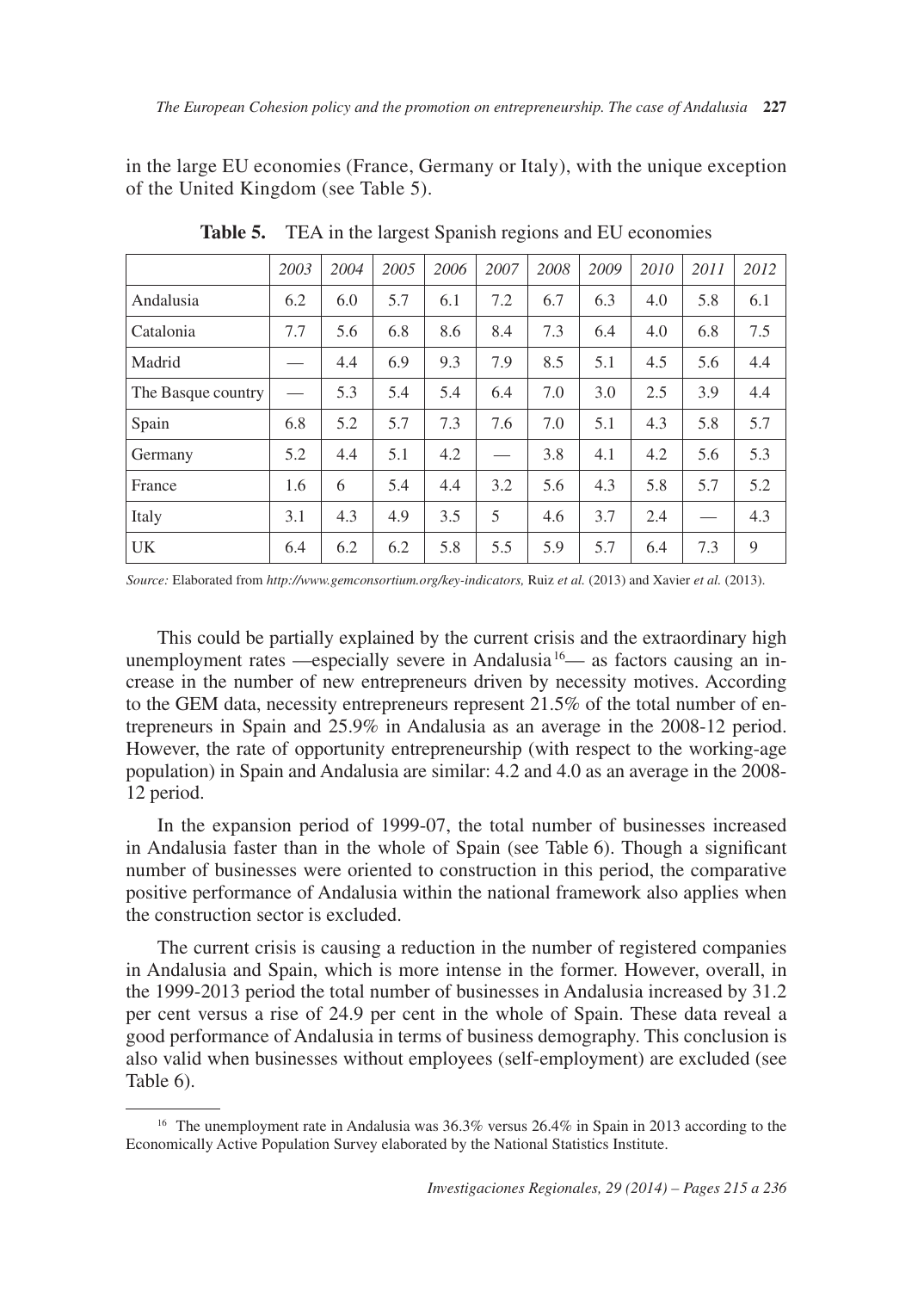|                                                                               |         | Andalusia |             | Spain   |         |         |  |
|-------------------------------------------------------------------------------|---------|-----------|-------------|---------|---------|---------|--|
|                                                                               | 1999-07 | 2008-13   | $1999 - 13$ | 1999-07 | 2008-13 | 1999-13 |  |
| Total number of businesses                                                    | 4.25    | $-2.04$   | 1.96        | 3.46    | $-1.67$ | 1.60    |  |
| Number of businesses (construc-<br>tion excluded)                             | 3.78    | $-0.90$   | 1.64        | 2.96    | $-0.57$ | 1.37    |  |
| Number of businesses with at least<br>one employee                            | 5.97    | $-2.93$   | 2.70        | 4.41    | $-2.56$ | 1.87    |  |
| Number of businesses with at<br>least one employee (construction<br>excluded) | 5.60    | $-1.06$   | 2.78        | 4.15    | $-0.96$ | 1.95    |  |

**Table 6.** Evolution of the number of businesses (average annual growth rate)

*Source:* Elaborated from DIRCE, INE (2013: data at 01/01/13).

last two decades, with a slight process of diversification<sup>17</sup> and some emerging sec-The regional economy has experienced a certain positive structural change in the tors (aeronautics, business services and renewable energy). However, the industrial sector (with the exception of energy and construction) remained relatively modest in Andalusia, with its weight reducing from 11 per cent of regional employment and Gross Value Added (GVA) in 1999 to merely 8.8 per cent in 2011 (calculated from the Spanish Regional Accounts elaborated by the National Statistics Institute). Structural adjustment has failed in its attempt to build a sustainable manufacturing sector strong enough to significantly diversify the economic base of Andalusia and reinforce its potential to develop into a growth model focused on innovation and productivity. Diversification has mainly occurred through advances in tourism.

A major structural drawback of the Andalusian economy is the small average business size, leading to a problem of business fragmentation. The Andalusian productive system is characterised by a marked predominance of self-employees and microenterprises and a comparatively low participation of SMEs and large enterprises (see Table 7). In this respect, a positive trend was observed in the last expansion period with a relative decrease in the proportion of firms without employees in favour of micro-enterprises (1 to 9 employees) and a slight increase in the proportion of SMEs.

The crisis has stopped this positive evolution and the proportion of self-employees and microenterprises has increased together with the reduction in the share of SMEs. This is explained by the higher mortality rates observed for SMEs.

Andalusia has been traditionally characterised by its backwardness — in the national and European context — regarding RTDI. In this field, some progress has been

<sup>&</sup>lt;sup>17</sup> The index of relative specialisation — given by the ratio of the Herfindahl index in the region to the average value of this index across all the Spanish regions — shows a decline in the level of specialisation from 1.26 in the 1985-89 period to 1.11 in 2005-10 (Faíña *et al.,* 2013).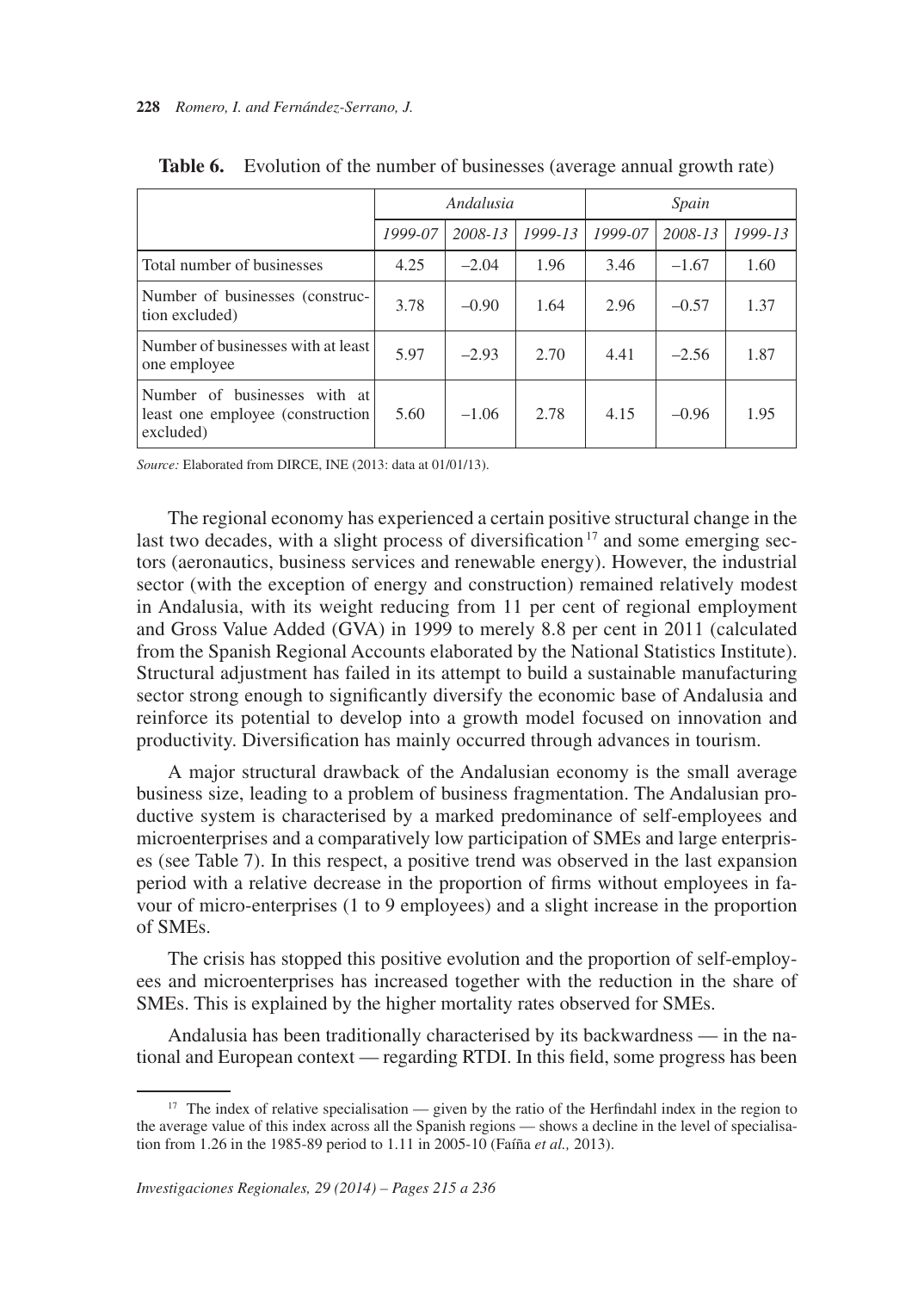|                                                     | Andalusia |       |       | Spain |       |       |
|-----------------------------------------------------|-----------|-------|-------|-------|-------|-------|
|                                                     | 1999      | 2009  | 2013  | 1999  | 2009  | 2013  |
| Without employees                                   | 56.97     | 51.58 | 52.35 | 55.11 | 52.67 | 53.44 |
| Microenterprises<br>(from 1 to 9 employees)         | 38.26     | 43.48 | 44.02 | 39.13 | 41.81 | 42.22 |
| Small companies<br>(from 10 to 49 employees)        | 4.21      | 4.31  | 3.14  | 4.97  | 4.68  | 3.61  |
| Medium-sized companies<br>(from 50 a 199 employees) | 0.48      | 0.55  | 0.40  | 0.64  | 0.68  | 0.57  |
| Large companies<br>(200 employees and more)         | 0.08      | 0.08  | 0.09  | 0.15  | 0.16  | 0.16  |
| Total                                               | 100       | 100   | 100   | 100   | 100   | 100   |

**Table 7.** Composition of the production system in Andalusia based on firm size  $(\% )$ 

*Source:* Elaborated from DIRCE, INE.

observed in the last two decades in line with the performance at a national level. However, a clear imbalance can be observed when comparing the innovation activities of the public and private agents. Substantial improvements have been achieved regarding the capacity of the public innovation system, but the actual impact of these actions in the private sector — fostering innovation in businesses — has not been so significant.

Nonetheless, the total internal expenditure on Research and Development (R&D) in businesses increased in Andalusia and Spain from 0.16 and 0.39 per cent of GDP in 1996 to 0.43 and 0.61 per cent in 2010 (calculated based on Eurostat data). The indicator for Andalusia more than doubled in the period considered, which illustrates a great effort by Andalusian companies. This performance allowed for a slight catching-up process with the whole of Spain regarding the business R&D effort (the distance to the Spanish figures has been cut down by 0.05 percentage points). Furthermore, the number of patents applications increased by 373 per cent in Andalusia from an annual average of 12.83 in the 1990-92 period to an average of 60.68 in the 2007-09 period. This increase was slightly greater than the one experienced at a national level, where these averages increased by 364 per cent (Eurostat data).

Furthermore, the strengthening of SMEs in Andalusia is leading to achievements in internationalisation. An increase in the export rate has been observed, moving from 8.8 per cent in 1990 to 17.6 per cent of GDP in 2012. The evolution of the export rate has been affected by the business cycle. Thus, throughout the expansion period in the late 90s and first part of the 2000s the export rate declined due to a growth model orientated towards the domestic demand. However, the Andalusian export ratio has risen very fast since the beginning of the crisis. Moreover, the improvement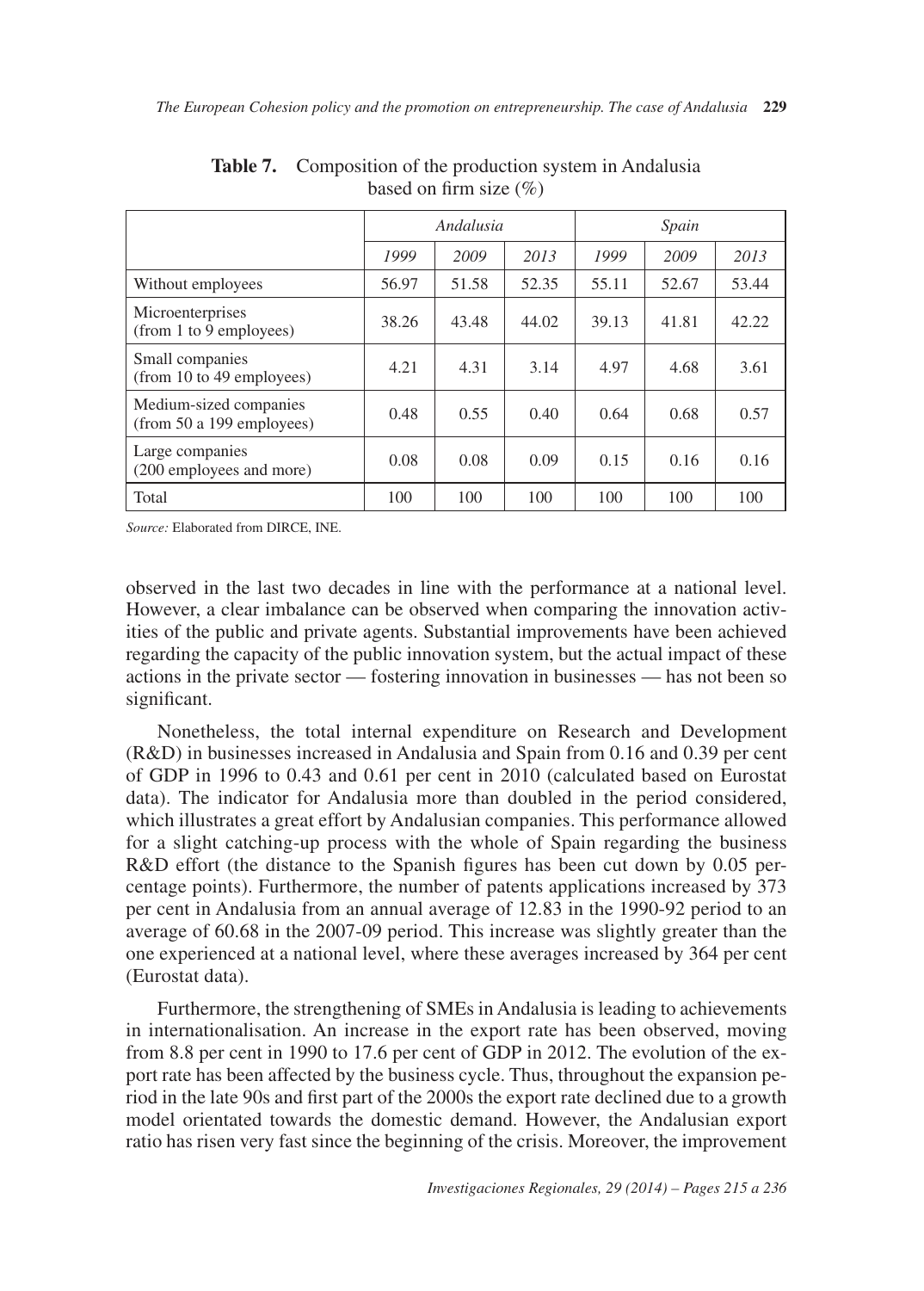times larger than in 1990 (see Figure 2). in the export capacity of the Andalusian companies over time can be more clearly appreciated in the steady increase in the exports per capita which were in 2012 3.1





| Area                                        | Traditional deficiencies                         | Recent trends and current situation.<br>Evidence/results                                                                                                      |  |  |
|---------------------------------------------|--------------------------------------------------|---------------------------------------------------------------------------------------------------------------------------------------------------------------|--|--|
| Rate of<br>entrepreneurial<br>activity      | Low entrepreneurial activity                     | TEA around the Spanish averages and high-<br>er than in the large economies in the EU<br>(with the exception of the UK).                                      |  |  |
| Type of<br>entrepreneurship.<br>Motivations | Preponderance of necessity en-<br>trepreneurship | Overall, similar composition of the total en-<br>trepreneurial activity to the whole of Spain.<br>Slightly higher proportion of necessity en-<br>trepreneurs. |  |  |
| <b>Business creation</b>                    | Low business creation                            | Rates of increase in the number of business<br>significantly higher than in the whole of                                                                      |  |  |

Spain.

procyclical behaviour).

for the whole of Spain.

Overall increase in business density (with a

Slight reduction in the gap with the values

**Table 8.** Some evidence about the changes in the entrepreneurial activity in Andalusia

Business density Low business density

*Source:* Elaborated from data of the Institute of Statistics and Cartography of Andalusia.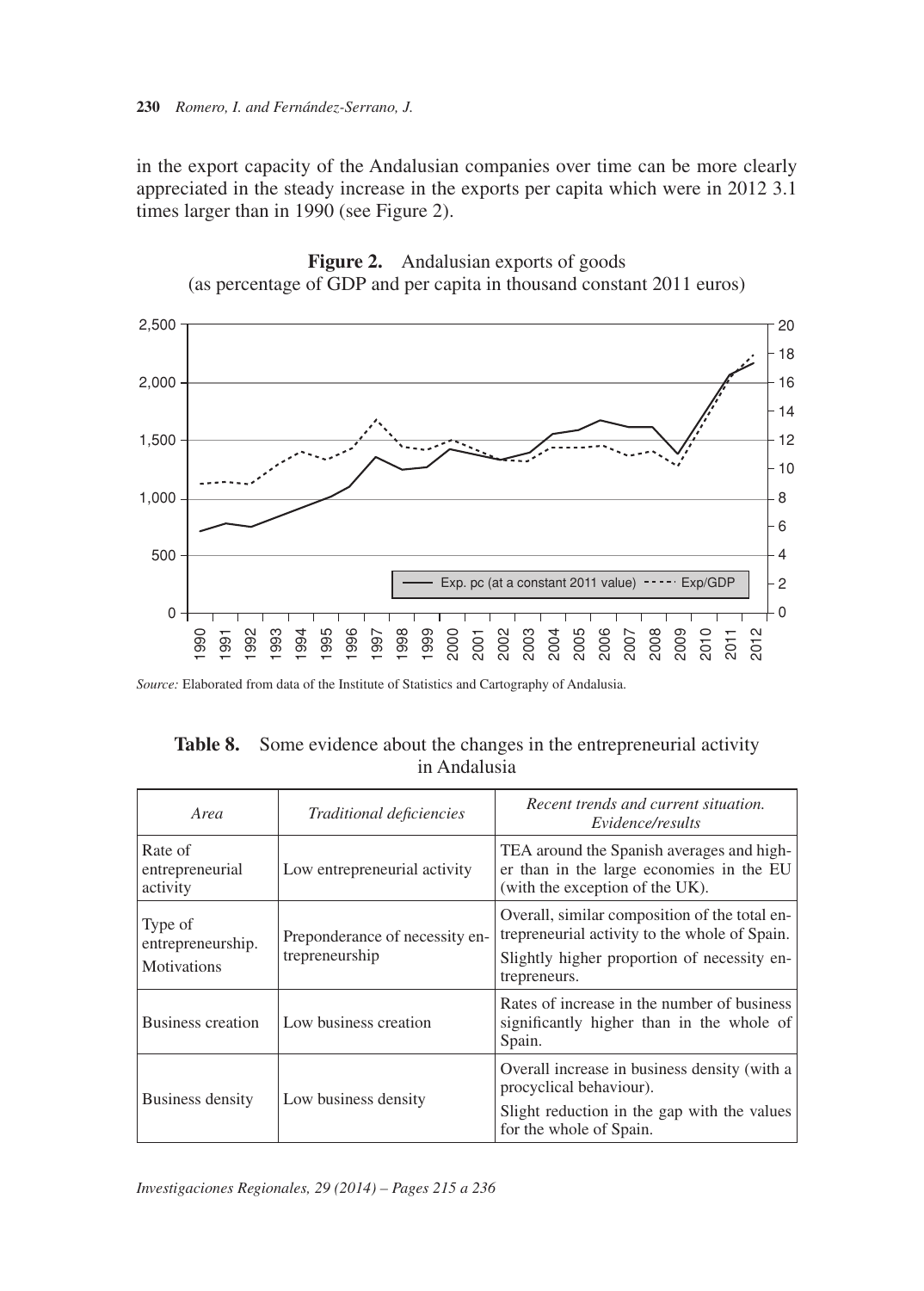| Area                     | Traditional deficiencies                                                                                                           | Recent trends and current situation.<br>Evidence/results                                                                                                        |
|--------------------------|------------------------------------------------------------------------------------------------------------------------------------|-----------------------------------------------------------------------------------------------------------------------------------------------------------------|
| Firm size<br>composition | Excessive preponderance of<br>microenterprises and self-em-<br>ployees (fragmentation).<br>Scarce presence of large com-<br>panies | Reduction in the proportion of self-employ-<br>ees (without workers).<br>Increase in the proportion of microenter-<br>prises.<br>Decrease in the share of SMEs. |
| Innovation               | Low firm innovation                                                                                                                | Increase in R&D in the private sector. Slight<br>reduction in the gap with the effort at a na-<br>tional level.<br>Increase in patent applications.             |
| Internationalisation     | Low export activity (especially<br>for SME <sub>s</sub> )                                                                          | Overall increase in the export/PIB (with a<br>procyclical behaviour).<br>Steady and persistent increase in exports per<br>capita.                               |

**Table 8.** *(Continue)*

*Source:* Own elaboration.

#### $\mathbf{5}$ . **5. Analysis and lessons from the case study of Andalusia**

The analysis of the Andalusian experience allows for some conclusions to be drawn about the role that entrepreneurship promotion can play in the Cohesion policy framework (see Table 9 for a summary). In this respect, different considerations can be made regarding the strategy definition, the programme design and implementation and the evaluation of the initiatives.

The development strategy in Andalusia focused on increasing the connectivity of the region and facilitating access to other markets through large investments in transport infrastructure. Once the most important infrastructures were constructed, the expected returns of new infrastructural projects declined and some over-capacity may have appeared in particular cases. The strategy evolved in this way over the successive periods, changing the focus of attention towards the field of enterprise and innovation.

This strategic option could have been justified based on recent theoretical developments. In addition to other socio-economic disadvantages, the peripheral position of Andalusia restricted returns from human capital, discouraging investment in education (Redding and Schott, 2003; López-Rodríguez *et al.*, 2007). The deficiencies in internal connectivity also limited the consolidation of an internal regional market with similar effects on the returns of human capital. Therefore, a distortion in the comparative wages of skilled and unskilled workers was induced (decreasing the relative wage of skilled workers), leading to a negative effect on highly-qualified workers. These deficiencies of skilled human capital were a major constraint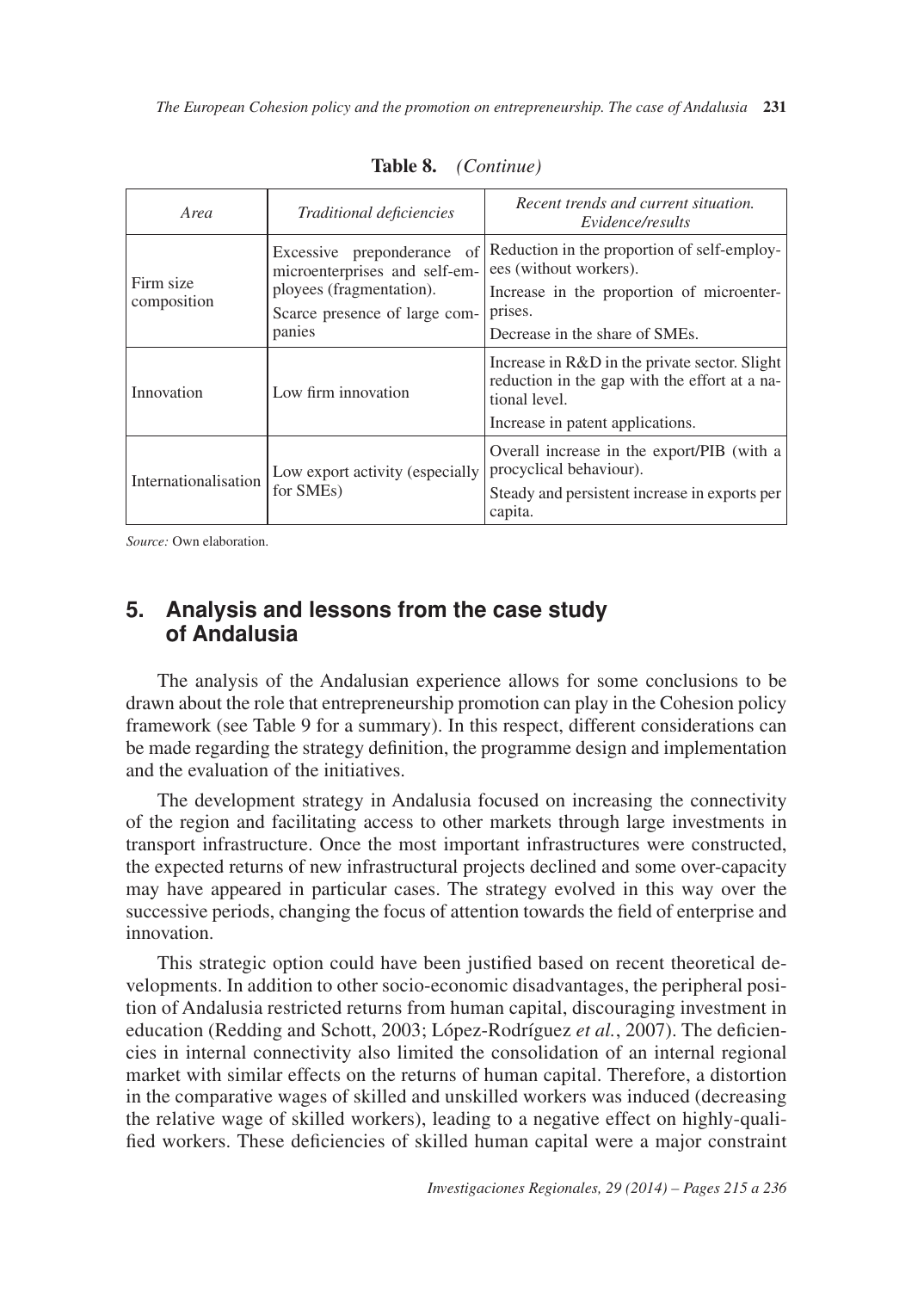### **232** *Romero, I. and Fernández-Serrano, J.*

| Level of intervention               | Considerations                                                                                                                             |  |  |
|-------------------------------------|--------------------------------------------------------------------------------------------------------------------------------------------|--|--|
| Strategy                            | First, improving accessibility. Later, stimulating entrepreneurship and in-<br>novation.                                                   |  |  |
|                                     | Evolution in the strategy over time: Looking for an optimal timing in the<br>reorientation in priorities.                                  |  |  |
|                                     | Long run policies with a slow maturation process: It is not possible to<br>develop an entrepreneurial culture in the short and medium run. |  |  |
| Programme design/<br>implementation | Adaptation to the regional socio-cultural environment.                                                                                     |  |  |
|                                     | Convenience of a bottom-up approach and demand analysis.                                                                                   |  |  |
|                                     | Benefits from a more integrated and coordinated approach.                                                                                  |  |  |
|                                     | Preference for reimbursable financial instruments to avoid a subsidy cul-<br>ture.                                                         |  |  |
| Evaluation                          | Necessity of a culture of evaluation of the initiatives.                                                                                   |  |  |

| Table 9. Some lessons regarding entrepreneurship promotion within the Cohesion |
|--------------------------------------------------------------------------------|
| policy framework based on the Andalusian experience                            |

*Source:* Own elaboration.

on the development of economic activities oriented towards technology and innovation. In this context, the improvements in accessibility and internal connectivity could help to increase market potential and, therefore, the returns of human capital, stimulating the investment in education and the efforts to foster competitiveness (Faíña *et al*., 2013).

Consequently, the Andalusian strategy could have certainly represented the best possible approach considering the situation of this region at the end of the 1980s. More debatable is whether the change towards priorities in the fields of enterprise and innovation should have been more intense. Nowadays, though some progress has been made in this field as has been shown in Section 4, the main problems of the Andalusian economy are still related to business development, innovation and competitiveness.

In this respect, it is necessary to take into account that for an efficient use of the European Structural and Cohesion instruments it is also necessary for the productive system in a region to have enough absorption capacity. The Andalusian economy is characterised by significant weaknesses in its enterprise culture and business capabilities. Hence, regional companies may have not been prepared to assume a more ambitious enterprise and innovation policy.

One illustrative example of this is the case of the technological centres that have been created across the region to attend to the necessities of local industrial clusters. This initiative aimed at improving the transfer of research results to the business sector and improving the technological capacity of SMEs that had not the financial and human capabilities to assume R&D efforts on their own.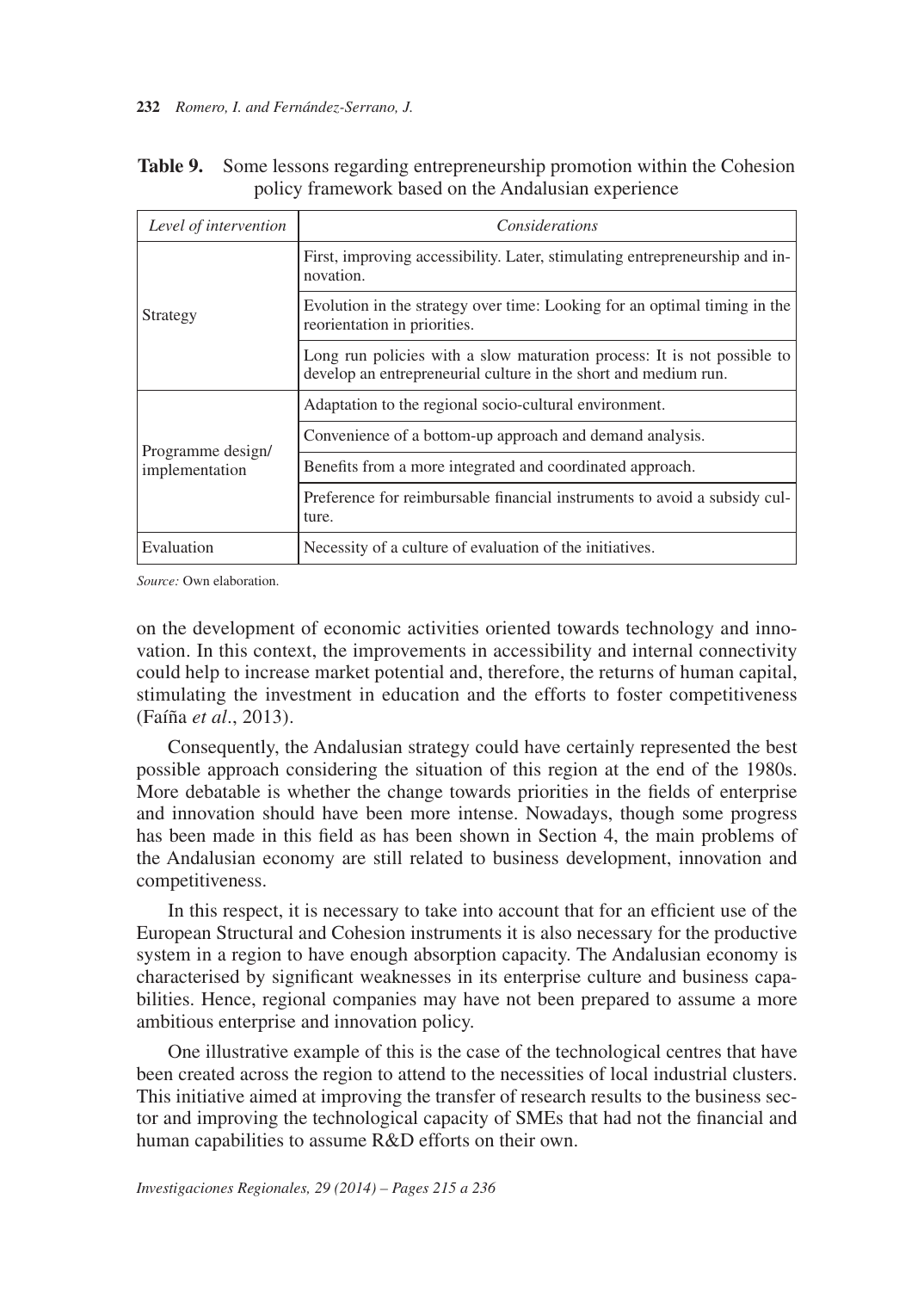However, a number of centres are experiencing difficulties in consolidating their activities and assuring their viability. Many of the centres are oriented towards sectors and local businesses with a low demand for their technological services. Business owners in Andalusia often assume an unimaginative and unadventurous approach to the management of their companies and are reluctant concerning cooperation initiatives. This entrepreneurial culture poses an important obstacle for innovation along with the excessive presence of micro-enterprises and small firms. As Batterbury (2002) pointed out, a mismatch between the socio-cultural environment and policy design can reduce the effectiveness of public policies that are not adapted to the local conditions.

As a result, these efforts to stimulate innovation in the private sector are facing serious difficulties in their implementation in order to be effective. The key issue is developing a policy design, tailored to the characteristics and demands of the Andalusian business owners and companies, which effectively stimulates business innovation in the short run and contributes to the formation of a real culture of innovation in the long term. Furthermore, the productive specialisation of the Andalusia economy towards tourism and other, generally non-RTDI intensive, sectors constrains the achievements of the region in this area.

Deficiencies in entrepreneurial culture and entrepreneurial dynamism (birth, survival and expansion) have been a major structural drawback in Andalusia. The different actions developed within the ERDF programmes in the field of enterprise, innovation and structural adjustment have contributed to certain observed improvements, mainly in the last two decades. This effect of the Cohesion policy increasing entrepreneurship activity in economically backward regions has also been observed in other studies (see Sternberg, 2012, for Spain and Germany).

However, the entrepreneurial spirit has been historically poor in Andalusia, and significant socio-cultural obstacles make it difficult to obtain rapid and substantial results in this field. The role of education in instilling entrepreneurial attitudes and culture is crucial, but it needs to operate slowly. In this respect, there is another lesson that can be learnt from the Andalusian case: it is not possible to substantially change the entrepreneurial culture in a region with structural deficiencies in the short or medium run. Only in the long run could the actions reverse the situation and stimulate a vibrant entrepreneurial system. This has to be considered when evaluating the results of the programmes implemented.

In addition, in the design of the entrepreneurship policy, it is crucial to take demand considerations into account and to apply a bottom-up approach granting an important role to the private and intermediate agents. The supply side and top-down strategy could be an efficient approach for the development of large infrastructure projects. However, when the goal is stimulating firm creation and development, the primary role of public planning institutions might not lead to desirable results and it is recommendable to establish a more direct and intense dialogue with the intermediate public institutions and private agents on a decentralised basis. The questionable experience of Andalusia with the technology centres, previously presented, can be seen as an illustration of these considerations.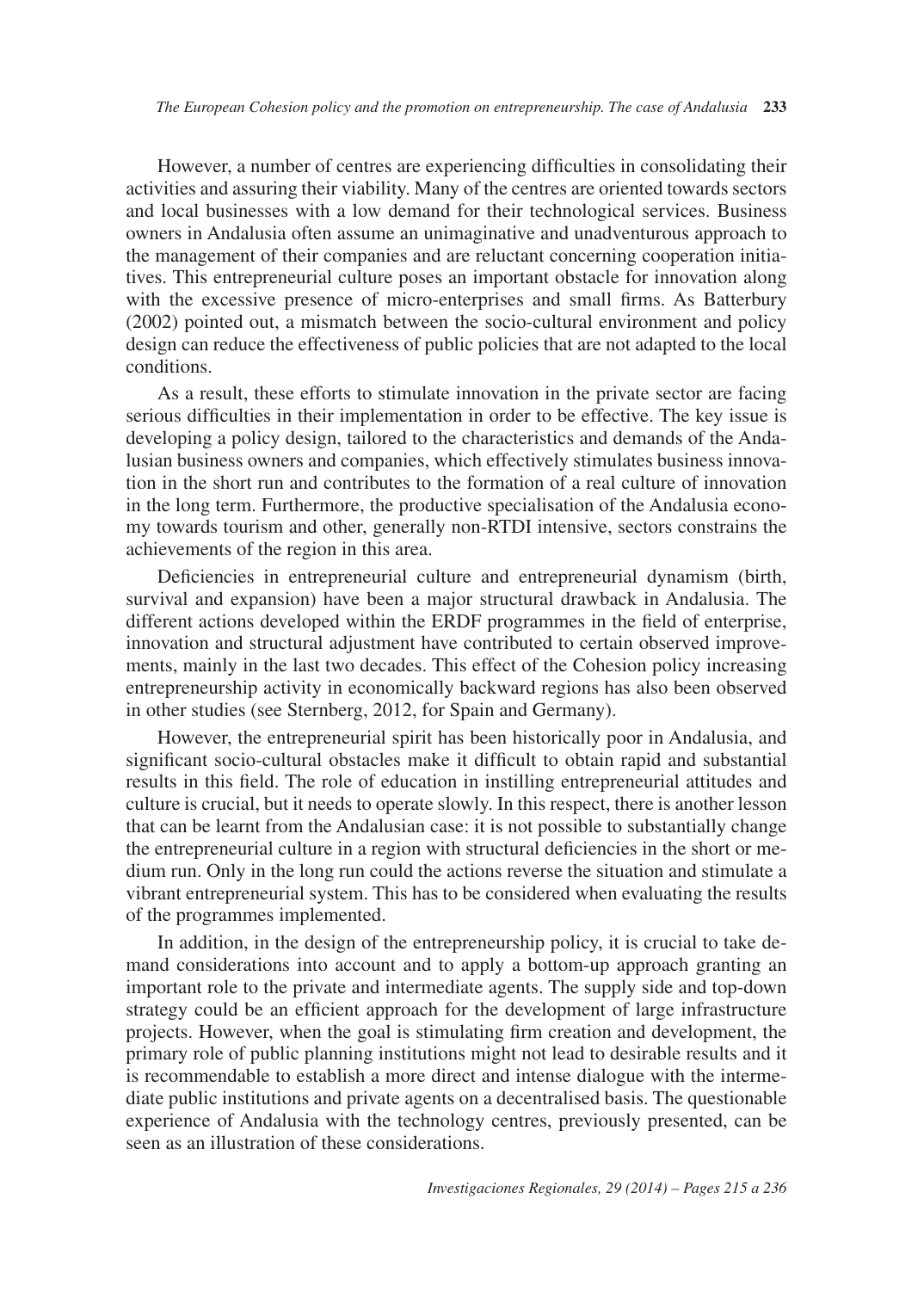Entrepreneurship policy initiatives would also benefit from a more integrated and coordinated approach to policy design and implementation. This would facilitate the consideration of the complementarities/synergies and trade-offs between the projects supported by funding institutions at different levels (European, national, regional and local) and oriented to different fields of intervention (infrastructure, skills training, innovation and R&D, etc.).

Another lesson from the case of Andalusia is that, when trying to promote a real entrepreneurial culture in a region, the use of grants and subsidies implies the risk of creating a 'subsidy' culture and rent-seeking behaviours. In this respect, the use of reimbursable funds, credit guaranties or loans could have healthier effects for the stimulation of a real entrepreneurial culture.

Finally, it is convenient to develop a sound culture of evaluation of the interventions. Only in this way is it possible to detect best practices and learn from the errors in the design and implementation of the initiatives. Policy evaluation should be a tool for the introduction of corrective actions assuring the efficacy and efficiency of the programmes and interventions. The experience of Andalusia with the European Structural and Cohesion funds reveals that there is important room for improvement in this respect.

# **6. Conclusion**

The relevance of entrepreneurship promotion has increased in the new Cohesion policy framework, which is inspired by the notion of smart specialisation. Regional policies seeking to stimulate a smart specialisation should foster entrepreneurship and technological diversification on the basis of the region's existing skills, technologies, and institutions (McCann and Ortega-Argilés, 2013).

This new approach calls for a better integration of the European Enterprise and Cohesion policies in order to develop an efficient framework to foster economic growth and social and spatial cohesion. In order to achieve this, a more profound theoretical understanding of the significance of entrepreneurship for regional development is needed together with further insights about the practical aspects of policy implementation in this field. In addition, the effectiveness of entrepreneurship promotion within the Cohesion policy framework requires these interventions to be tailored to the specific needs, capabilities and institutions of each region.

In this paper some conclusions have been drawn from the analysis of the experience of Andalusia with the ERDF and its implications from the perspective of the entrepreneurship policy. Though a great heterogeneity exists regarding the entrepreneurial cultures and SME sectors within the EU (Romero and Fernández-Serrano, 2007), some of these lessons could be relevant for other European regions, especially for other Mediterranean economies with similar problems to Andalusia.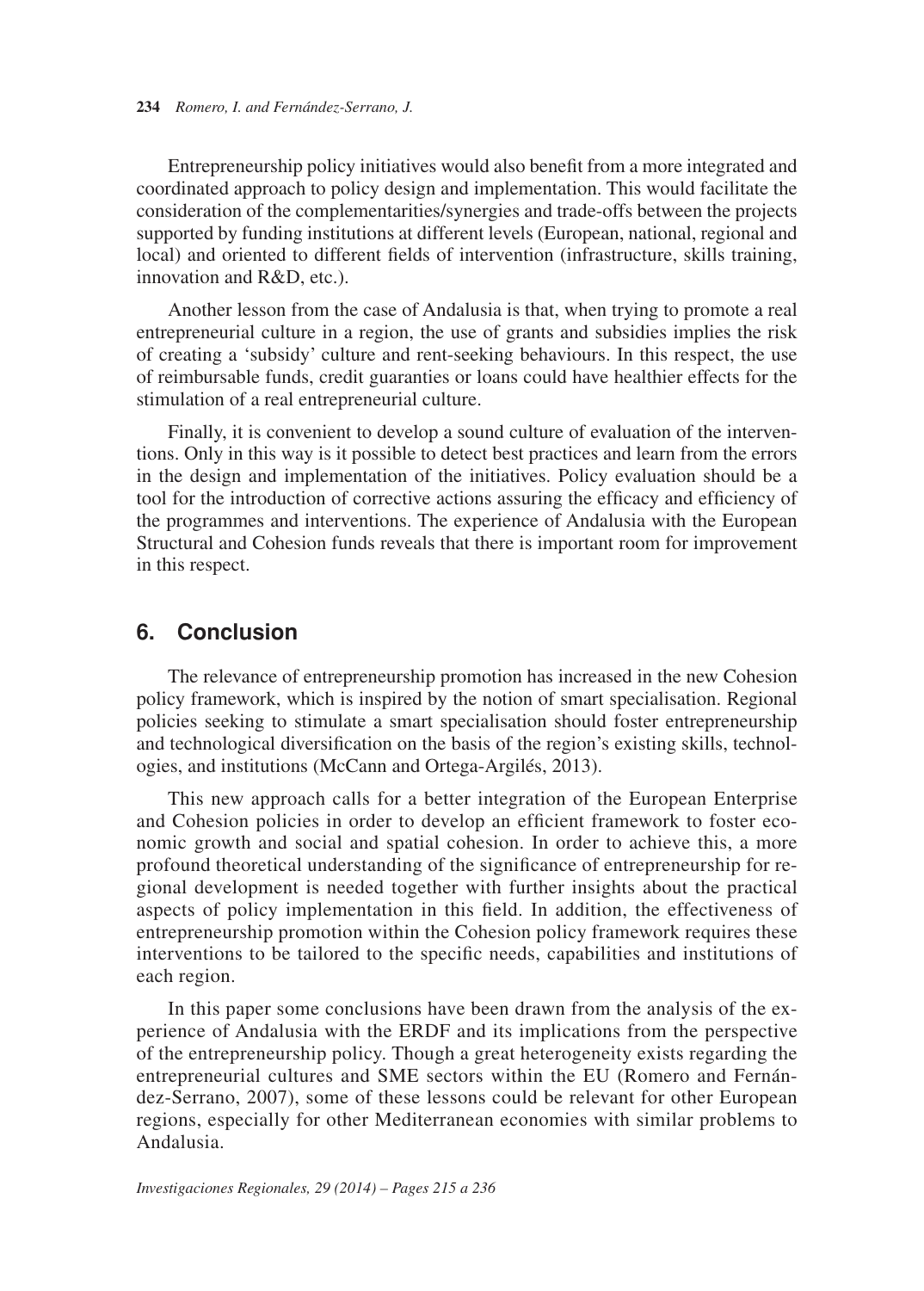*The European Cohesion policy and the promotion on entrepreneurship. The case of Andalusia* **235** 

# **References**

- Antúnez, A., and Sanjuan, J. (2008): «Análisis de clusters en Andalucía», *Investigaciones regionales,* 12, 79-106.
- Bachtler, J., Begg, I., Polverari, L., and Charles, D. (2013): *Evaluation of the Main Achievements of Cohesion Policy Programmes and Projects over the Longer Term in 15 Selected Regions (from 1989-1993 Programme Period to the Present (2011.CE.16.B.AT.015),* Final Report to the European Commission (DG Regio), European Policies Research Centre, University of Strathclyde (Glasgow) and London School of Economics.
- Bachtler, J., and Wrenb, C. (2006): «Evaluation of European Union Cohesion policy: Research questions and policy challenges», *Regional Studies*, 40 (2), 143-153.
- Barge-Gil, A., Vásquez Urriago, A., and Modrego Rico, A. (2011): «El impacto de los parques científicos y tecnológicos españoles sobre la innovación empresarial según distintos tipos de empresas», *Información Comercial Española*, Nº 860, 73-88.
- Batterbury, S. C. E. (2002): «Evaluating Policy Implementation: The European Union's Small and Medium Sized Enterprise Policies in Galicia and Sardinia», *Regional Studies*, 36 (8), 861-876.
- European Commission (2003): *Green Paper on Entrepreneurship in Europe*, COM (2003) 27 final.
- — (2013): *Entrepreneurship 2020 action plan. Reigniting the entrepreneurial spirit in Europe*, COM (2012) 795 final.
- — (2014): *Investment for jobs and growth. Promoting development and good governance in EU regions and cities. Six reports on economic, social and territorial cohesion*, Publication Office of the European Union.
- Faíña, A., López-Rodríguez, J., Romero, I., Fernández-Serrano, J., and Montes-Solla, P. (2013): *Evaluation of the main achievements of cohesion policy programmes and projects over the longer term in 15 selected regions (from 1989-1993 programming period to the present). Case Study Andalucía*. University of A Coruña, University of Seville, London School of Economics and European Policies Research Centre of the University of Strathclyde.
- Fernández-Serrano, J., and Romero, I. (2013): «Entrepreneurial quality and regional development: Characterizing SME sectors in low income areas», *Papers in Regional Science*, 92 (3), 495-513.
- Guzmán Cuevas, J. J., Santos Cumplido, F. J., Romero Luna, I., and Liñán Alcalde, F. (2000): «Las PYMEs y la calidad del tejido productivo andaluz», *Boletín económico de Andalucía*, 28-29, 43-56.
- Junta de Andalucía (2000): *Plan de Desarrollo Regional de Andalucía 2002-2006*, Dirección General de Fondos Comunitarios, Consejería de Economía y Hacienda.
- — (2007): *Estrategia para la Competitividad de Andalucía 2007-2013*, Consejería de Economía y Hacienda.
- — (2012): *Plan de Medio Ambiente de Andalucía Horizonte 2017*, Consejería de Medio Ambiente.
- Leibovitz, J. (2003): «Interrogating "Enterprise Europe": Issues of Coordination, Governance and Spatial Development in the European Union's Emerging Enterprise Policy», *International Journal of Urban and Regional Research,* 27(3), 713-22.
- Lima, M. C., and Cardenete, M. A. (2008): «The Impact of European Structural Funds in the South of Spain», *European Planning Studies*, 16 (10), 1445-1457.
- López-Rodríguez, J., Faíña, J. A., and López-Rodríguez, J. (2007): «Human Capital Accumulation and Geography: Empirical Evidence in the European Union», *Regional Studies*, 4 (2), 217-234.
- Marchante, A. J., and Sánchez-Maldonado, J. (dir.) (2005): *Evaluación intermedia del Programa Operativo Integrado de Andalucía 2000-2006,* Junta de Andalucía and Universidad de Málaga.